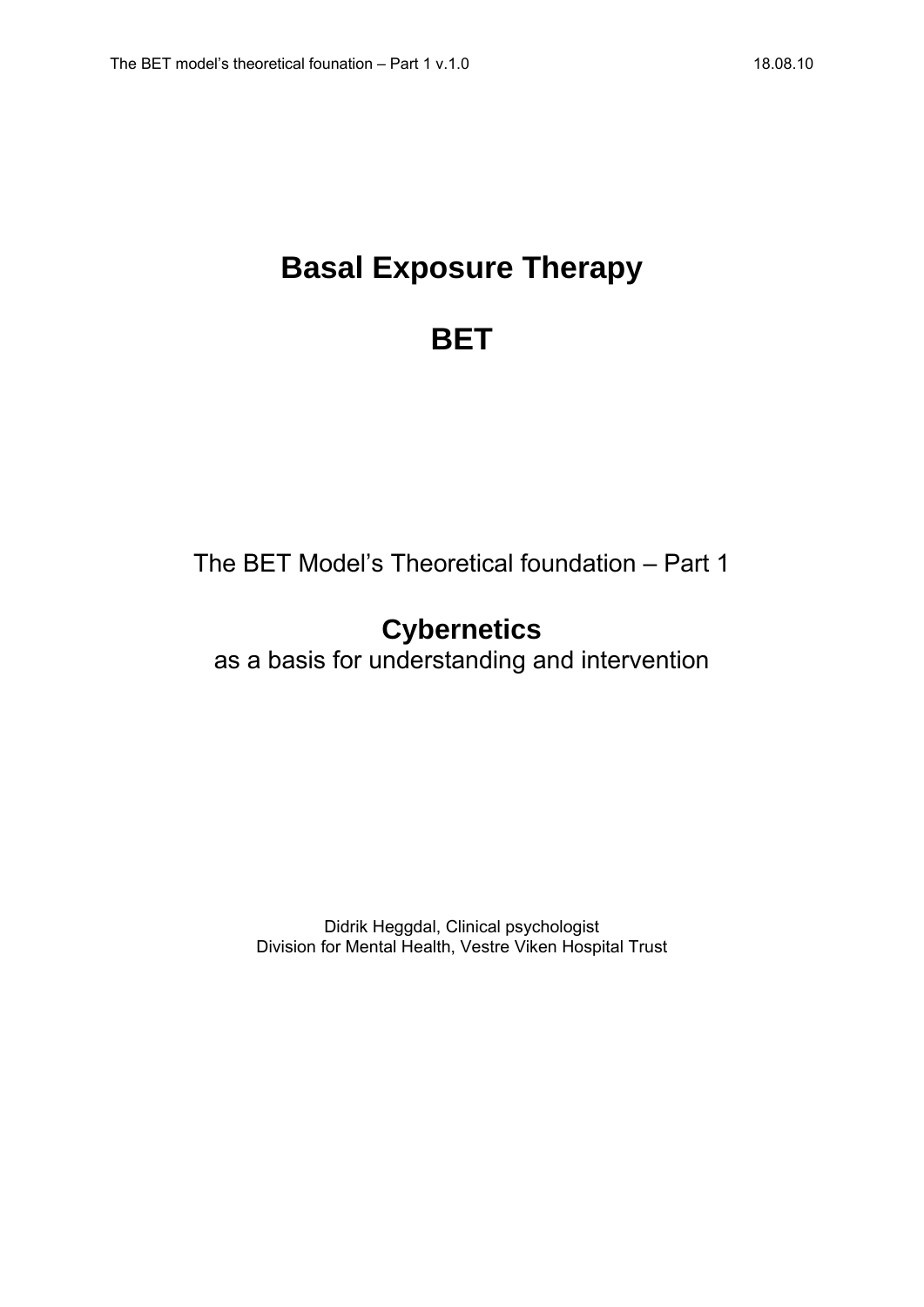**Contact information:**  Didrik Heggdal, Clinical psychologist Tel.: (+47) 97 60 38 38 E-mail: didrik.heggdal@vestreviken.no or call Special Section B Tel.: (+47) 66 75 14 34 or (+47) 66 75 14 30

#### **Postal address:**

Special Section B Department for the Treatment of Psychoses Asker and Bærum Vestre Viken Hospital Trust Box 83, N-1309 RUD **NORWAY** 

Thanks for valuable contributions to Roar Fosse, Ph.D. Bente Nilsen, Clinical psychologist Anne Kari Dersyd, Engineer Jon Magnus Waerstad, Psychologist Trym Norstrand Jacobsen, Psychologist

This publication is covered by the regulations of the Copyright Act. Any reproduction or redistribution is subject to restrictions as set forth by copyright law or by written permission by the rights holder.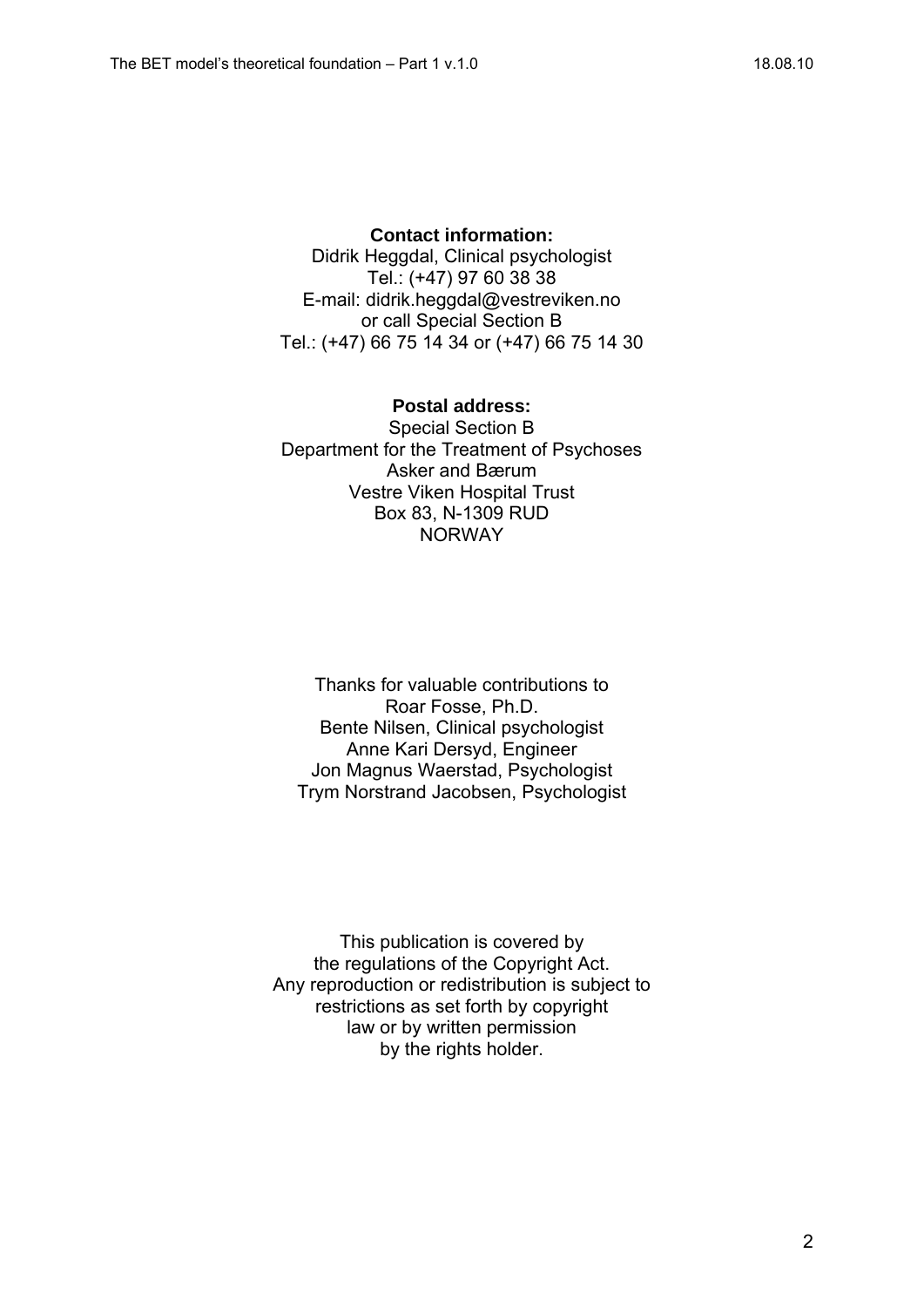## **Contents**

**Contents 3**

- **1. Introduction 4**
- **2. Cybernetics 7**
- **3. A system's flexibility and adaptational ability 8**
- **4. Dynamic equilibrium and change 9**
- **5. 1st and 2nd order change 10**

#### **6. Attachment style and dynamic equilibrium 11**

*6.1. The DMM model 11* 6.1.1. Type A attachment style 11 6.1.2. Type C attachment style 11 6.1.3. Integrated Type A/C attachment style 12

#### **7. Schizmogenesis as an explanation for malignant regression 13**

- *7.1. Symmetrical and complementary relations 13*
- *7.2. Prevention of schizmogenesis 13*
- *7.3. Two roads to malignant regression 14*
- *7.4. Malignant regression in the patient or in the relation? 14*

#### **8. Specification of the rationale for the BET model 16**

- *8.1. Marginalisation 16*
- *8.2. Explanation of cause and responsibility 16*
- *8.3. Calibration of the system's thermostat 16*

#### **9. BET rhetoric as a calibration tool 18**

- *9.1. Reformulation of the problem 18*
- *9.2. Emphasis on choice 18*

#### **10. Cybernetics as superstructure through the BET process 19**

- *10.1. Secure base 19*
- *10.2. Working alliance 20*
- *10.3. Focus on avoidance 20*
- *10.4. Exposure 20*
- *10.5. Solution-focused consolidation 21*

#### **11. General cybernetic elements in BET 22**

- *11.1. Reflecting team 22*
- *11.2. Functional diversion 22*
- *11.3. Complimentary external regulation 23*

#### **12. Conclusion: Cybernetics – a difference that makes a difference 25**

#### **13. Literature 26**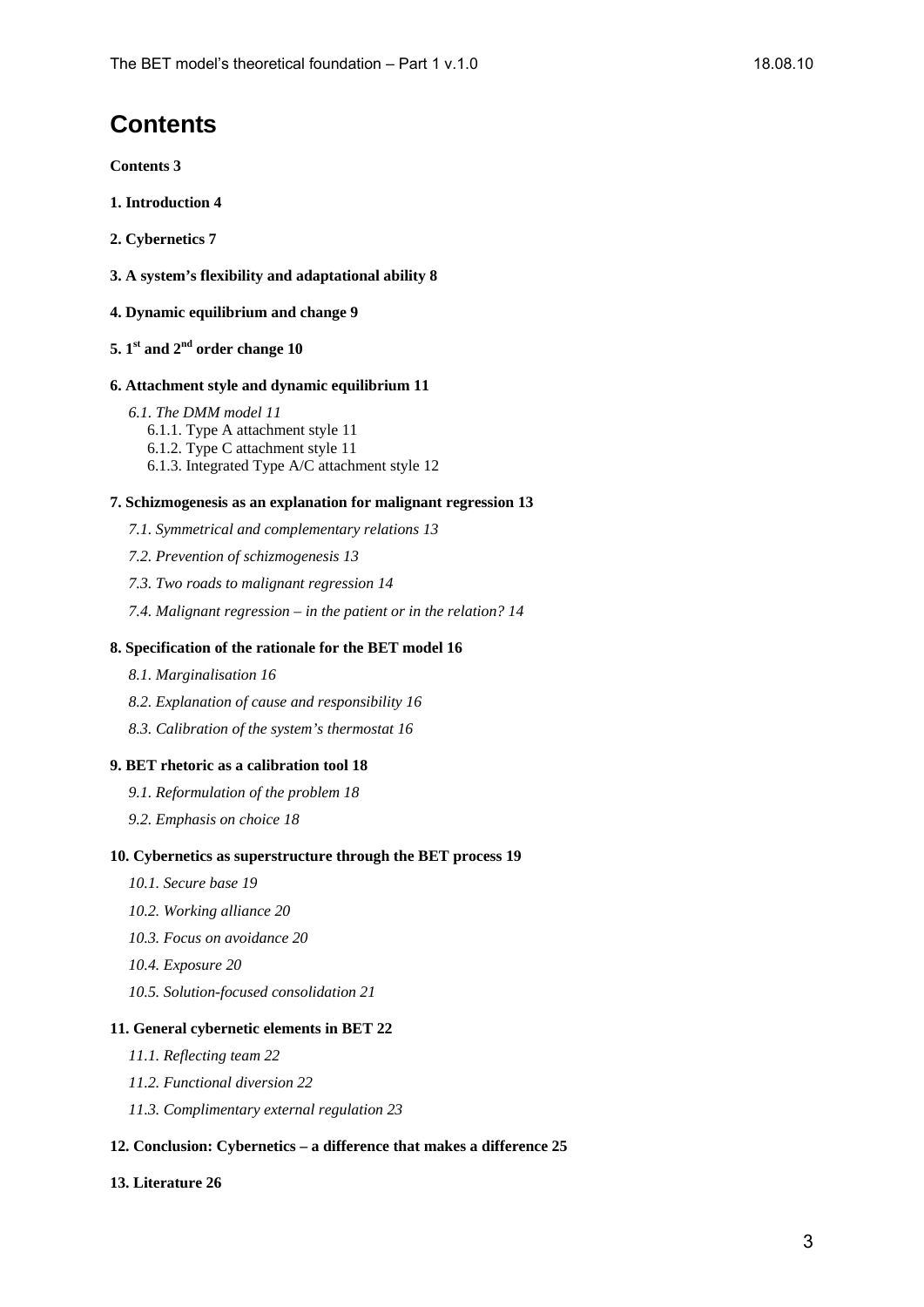Basal Exposure Therapy (BET) is a treatment that has been developed and applied at a speciality unit (Special Section B) at Vestre Viken Hopital Trust since the year 2000. BET is used primarily with patients who are deemed resistant to other treatment attempts and aims at stabilization and functional improvement. This pamphlet is the first part of a three-part theory manual, and presents the main foundation of the BET model cybernetic theory. Part 2 and 3 accounts for the use of developmental psychology and existential perspectives in BET. These perspectives are also referred to in Part 1, considered within the overall cybernetic framework.

Common characteristics of patients prioritised to BET are severe generalised, psychological and psychosocial dysfunction reflected in GAF scores below 30 (APA, 2000). Deviant and dysfunctional behaviours including self-harm and suicide attempts are common features of the clinical picture. One also sees symptoms such as delusions, hallucinations and disossociation, which can be present or vary in intensity depending on the degree of subjectively experienced stress. Within the perspective of BET, these patients are seen to experience various forms of existential catastrophies eliciting anxiety towards disintegration such as the fear of dissolving, falling to pieces, or suffering eternal pain or emptiness (Heggdal, 2008; 2010).

These patients, who experience a high symptom load and suffer severely, are termed marginalised patients within the BET model. Marginalised patients spend long periods, often several years in emergency wards and wards for treatment of psychotic conditions. Individuals are also transferred to secure departments if they directly or indirectly endanger the lives or health of others, or simply because that's where they can receive the level of behavioural regulation necessary to ensure protection against themselves. Supportive and stabilising in-patient treatment, which for this group usually includes a spectrum of medical interventions, has in the best case only an initial and transient effect on the patient's ability for functional self-regulation. The ineffectiveness of treatment for this patient group has meant that in-patient treatment is recommended only for limited use in connection with short-term crisis stays. This practise has been backed up by the theoretical assumption that the patients risk pathological dependency and increased behavioural disturbances with long-term admissions (e.g. Nurnberg & Suh, 1978; Rosenbluth & Silver, 1992; Norwegian Directorate of Health, 2008).

The use of short-term crisis stays for these patients is challenging owing to several complex conditions. A GAF score ≤ 30 indicates that the person is at risk for commiting suicide or serious injury to himself or to others. This makes long-term

**BET is used primarily where other treatmenst have had no effect** 

**BET is theoretically anchored in cybernetics, developmental psychology and existential philosophy** 

**Patients prioritised to BET show dramatically varying or consistently low level of functioning** 

**BET patients all experience an intrusive feeling of catastrophic existential anxiety** 

**Marginalised patients occupy many in-patient beds in mental health care systems** 

**Because of the lack of effective methods, treatment is most often based on psychopharmacological attempts to moderate symptoms and stabilise the patient** 

**A prevailing understanding and attitude is that long-term admission can be bad for marginalised patients** 

**Frequent or persistent risk to life or health makes it difficult to limit hospital stays**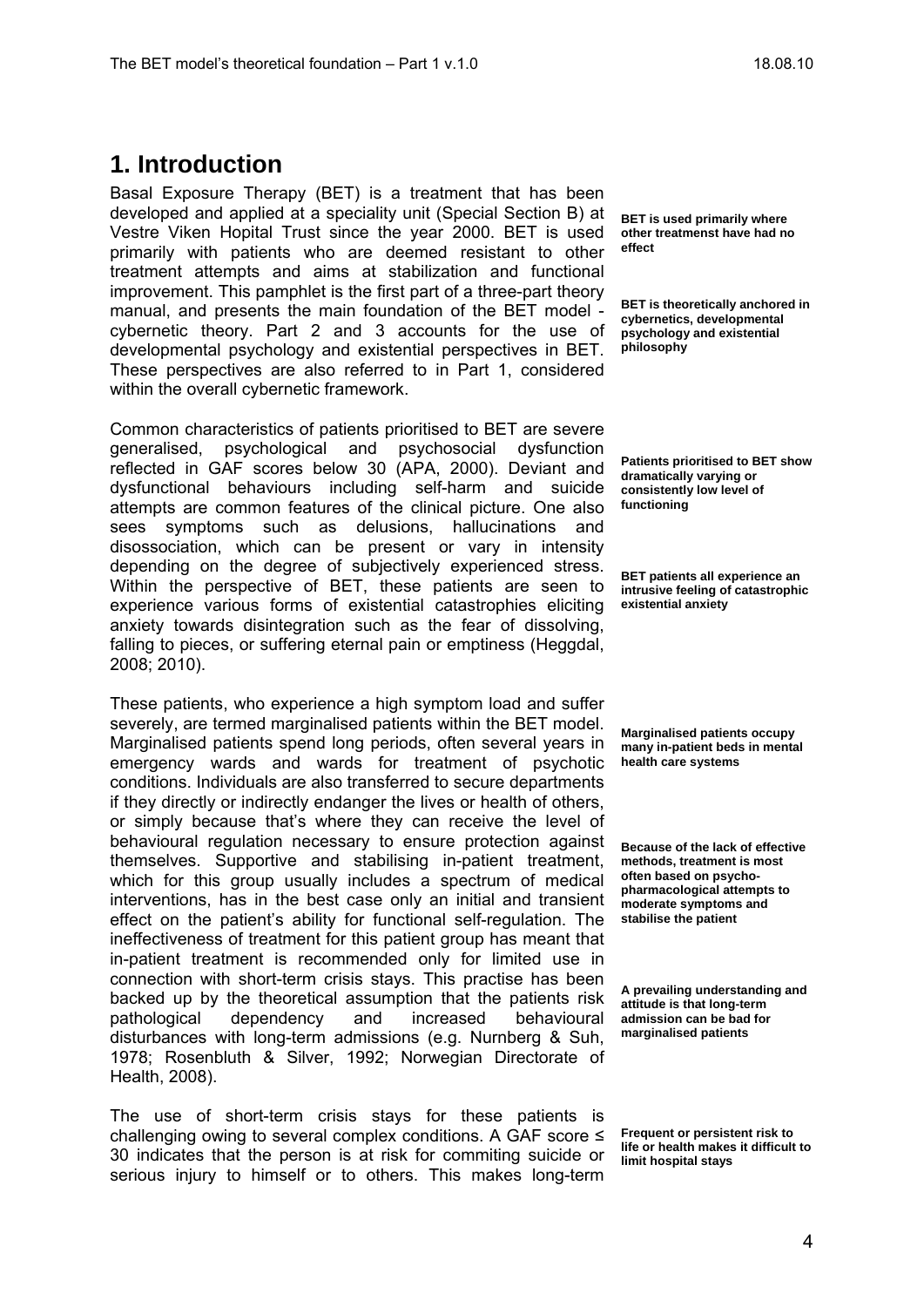hospital admissions necessary in many cases. Furthermore vulnerable individuals can experience the health service's attempts to limit hospital stays as rejection, denial of responsibility and gross negligence, which can lead to retraumatisation and further dysfunction (Bateman & Fonagy, 1999; Balint, 1968). In encountering these patients, the treatment apparatus is constantly in a situation where it cannot do right for doing wrong. On the one hand, there is the risk of creating pathological dependency. On the other, lack of treatment may cause the patient to become increasingly resigned and/ or aggressive as a result of the experience of being deserted and abandoned. The consequence in both cases can be a further reduction in functioning with the sementation of pathological patterns over time. Many also become demoralised by encountering different and inconsistent attitudes by the professionals within the health care system.

How can one proceed then with implementing function-improving processes for supposedly treatment-resistant, marginalised patients? According to Yalom (2002) the patient has to take responsibility for both the problem and the solution if treatment is to be effective. It does not help that the problem is explained in ways that deprive the patient of authority as the agent of change. Deprivation of authority can result when the cause to the problem is attributed to genetic or neuro-biological conditions, or the traumatized patient is cast in the role of victim. This pamphlet describes how BET takes its starting point in cybernetic theory to help patients take responsibility for creating movement in lockedin conditions. In BET, the patient's existential catastrophic anxiety is punctuated (is explained) as a phobic state created and maintained through the patient's avoidance behaviour: "You have problems because you avoid – the solution is to stop avoiding" (Heggdal, 2008; 2010). To stop avoiding in this context will mean that the patient chooses to expose herself to affective arousal that is experienced as possibly leading to existential catastrophe. Phobic behaviour is irrational and so too is existential catastrophic anxiety. Exposure therapy for low-functioning patients is conditional therefore on thorough preparation, adaptation and consolidating measures to ensure lasting treatment effects.

The BET process proceeds through five phases (see Heggdal 2008 and 2010 for more specific descriptions):

- 1) Establishment of secure relations between the patient and the therapist / treatment environment ("secure base")
- 2) Investigation of the existential catastrophe anxiety, clearing of therapeutic goals and division of tasks (working alliance)
- 3) Investigation of avoidance behaviours and identification of conscious and less conscious avoidance patterns
- 4) Exposure to expectations about and experiences of existential catastrophe (desensitisation and flooding)
- 5) Solution-focused consolidation of the ability to self-expose

**For many marginalised patients early discharge can reactivate and reinforce relational trauma** 

**Encountering marginalised patients places the health services in a "double-bind" situation** 

**Marginalised patients get bounced between departments and treatment levels** 

**For the treatment to be effective, patients must take responsibility for both the problem and the solution** 

**In BET, the problem is explained in such a way that all responsibility is allocated to the patient** 

**Existential catastrophe anxiety is a phobic condition that can be treated by exposure** 

**Much of the course of treatment is about preparation for exposure and consolidation of the ability to self expose** 

**BET is built around well known therapeutic elements such as empathy, responsibility, raising consciousness of the effect of avoidance behaviour, exposure and empowerment**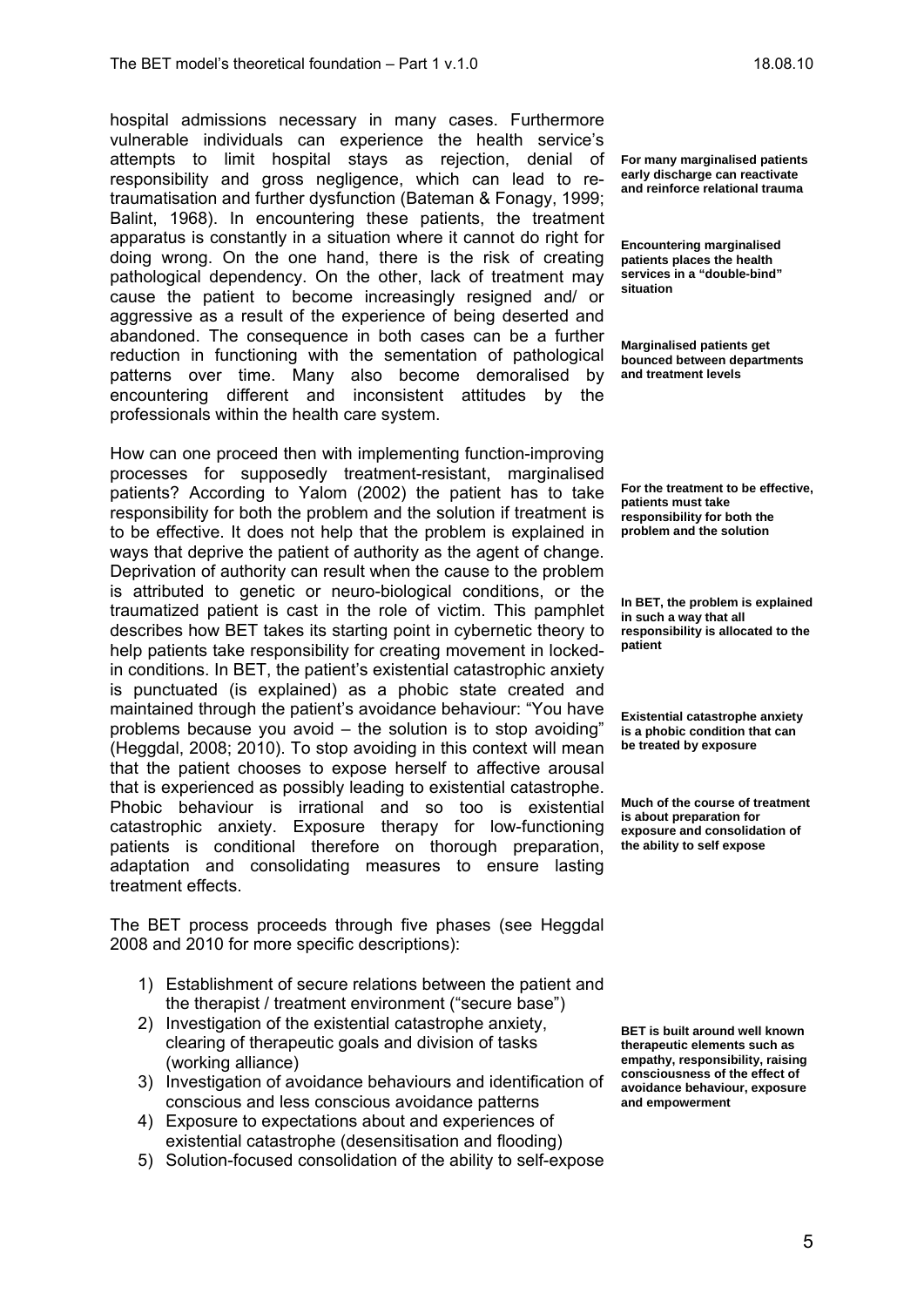Described below is how the phobia perspective and cybernetic theory can produce an appropriate framework for treating this patient group. First central themes in cybernetics and systems theory are presented. This is then used to illuminate general components of the BET model and components connected to specific phases in the treatment course.

**This pamphlet describes how BET uses cybernetic theory to explain marginalised patients' conditions and complete function-improving treatment**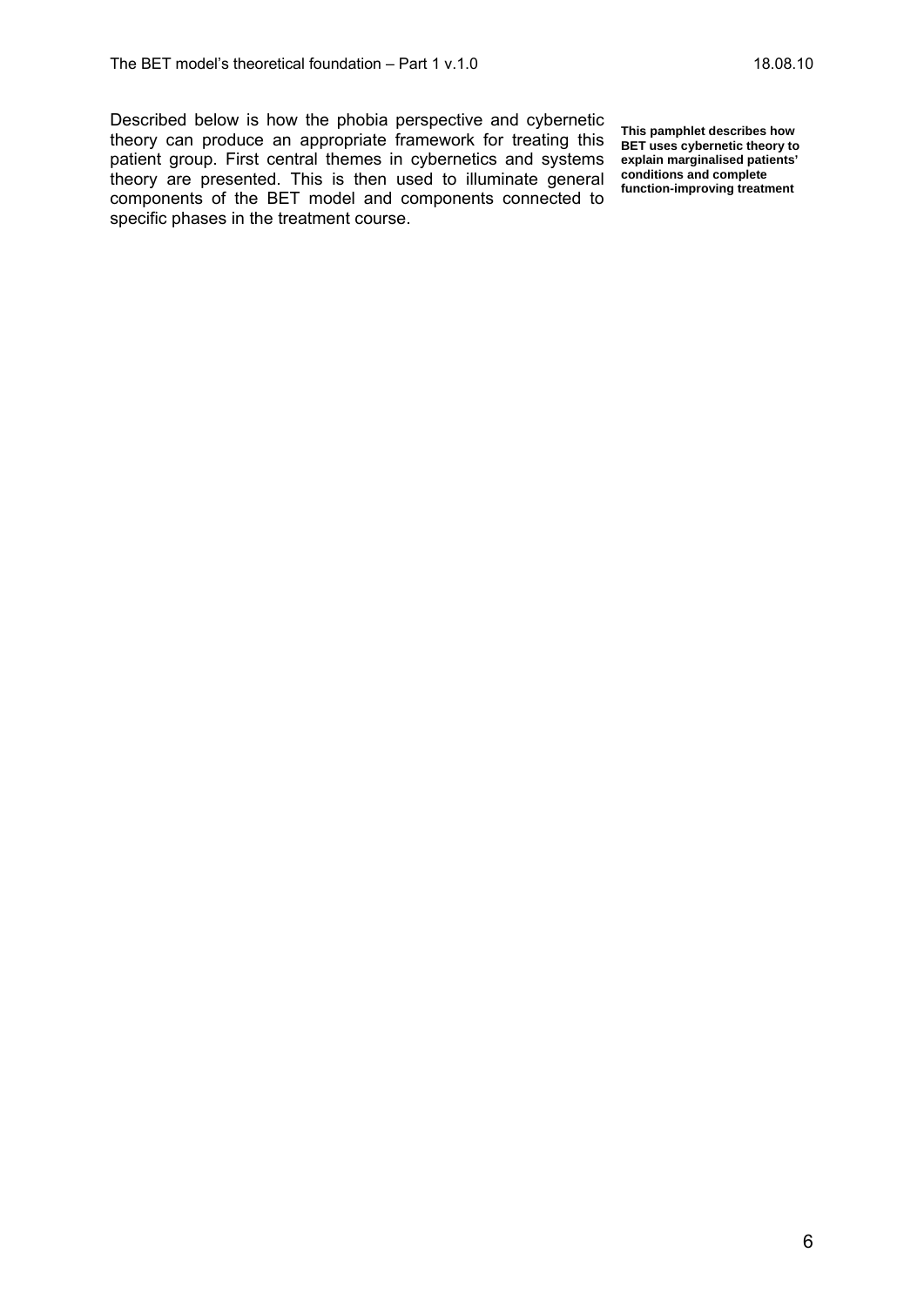Cyernetics relates to regulatory mechanisms in systems (Bateson, 1972, 1985). General systems theory also is part of the cybernetics paradigm. Systems theory is an open model that can be applied to describe all "mental" and physical/ material phenomena. Everything from a collection of particles to galaxies is viewed as systems. A system consists of subsystems, and the system itself is a subsystem of larger systems, often called macro-systems or supra-systems. While system theory says that the reality within and around us is a web of interconnected totality of systems, cybernetics tells us how the interaction between systems within this totality occurs. What entity of this totality that we see as representing "the system" depends on the position we choose to take with regards to the observed phenomenon. The central point is that everything around us is interconnected, can be seen from different angles and levels and is influenced directly and/ or indirectly through a multitude of cause and effect mechanisms.

A self-regulating system is also called an *eco-mental system*, owing to the fact that it has or is a "self-regulating mind" (Ølgaard, 2004). This may seem obvious when it comes to people and other living beings. "Mind", as the concept is applied in cybernetics, means that all self-regulating systems are regulated by mental processes, as with the global eco-system, relations between a dog and its owner and life in an anthill. To have a "mind" is seen in cybernetics as a characteristic of all selfregulating systems of a certain complexity (Bateson, 1972, 1985). The system's inherent "mind" is the system's thermostat so to speak, signifying it as the very mechanism that defines the system as self-regulating.

The self-regulating system's thermostat is comprised of circular chains of cause/ effect sequences that react to "differences" or "deviations". Identification of deviations provides information about the state of the system and leads to feedback that adjusts the system. The system is self-regulating in the sense that it seeks out *dynamic equilibrium*, which means it is in a changing state of imbalance around a given balance point. Regulation around the balance point occurs through feedback to the system's thermostat via different feedback mechanisms. *Positive feedback* is used most often about "confirming feedback" (= "on" or "continue"), while *negative feedback* means "corrective feedback" (= "off" or "brake"). "Positive" and "negative" in this context are value-neutral concepts and must not be understood semantically as meaning "good" or "bad". Besides regulation by feedback, which serves to maintain equilibrium consistent with the set value of the system's thermostat, circumstances could make it necessary to calibrate the thermostat; that is, change the "balance point" itself. (Read more about this in paragraph 8, Specification of the rationales for the BET model).

**A system consists of subsystems and is itself a subsystem of larger systems** 

**The chosen standpoint of the observer determines which systems and mechanism that are focused upon** 

**All self-regulating systems are governed by mental processes** 

**The system's "mind" is a thermostat that regulates the system** 

**Self-regulating systems identify deviations and initiate adjusting feedback processes** 

**Positive feedback says**  *Continue*

**Negative feedback says**  *Stop* 

**A system is regulated by feedback mechanisms and/ or upon calibration of the system's thermostat**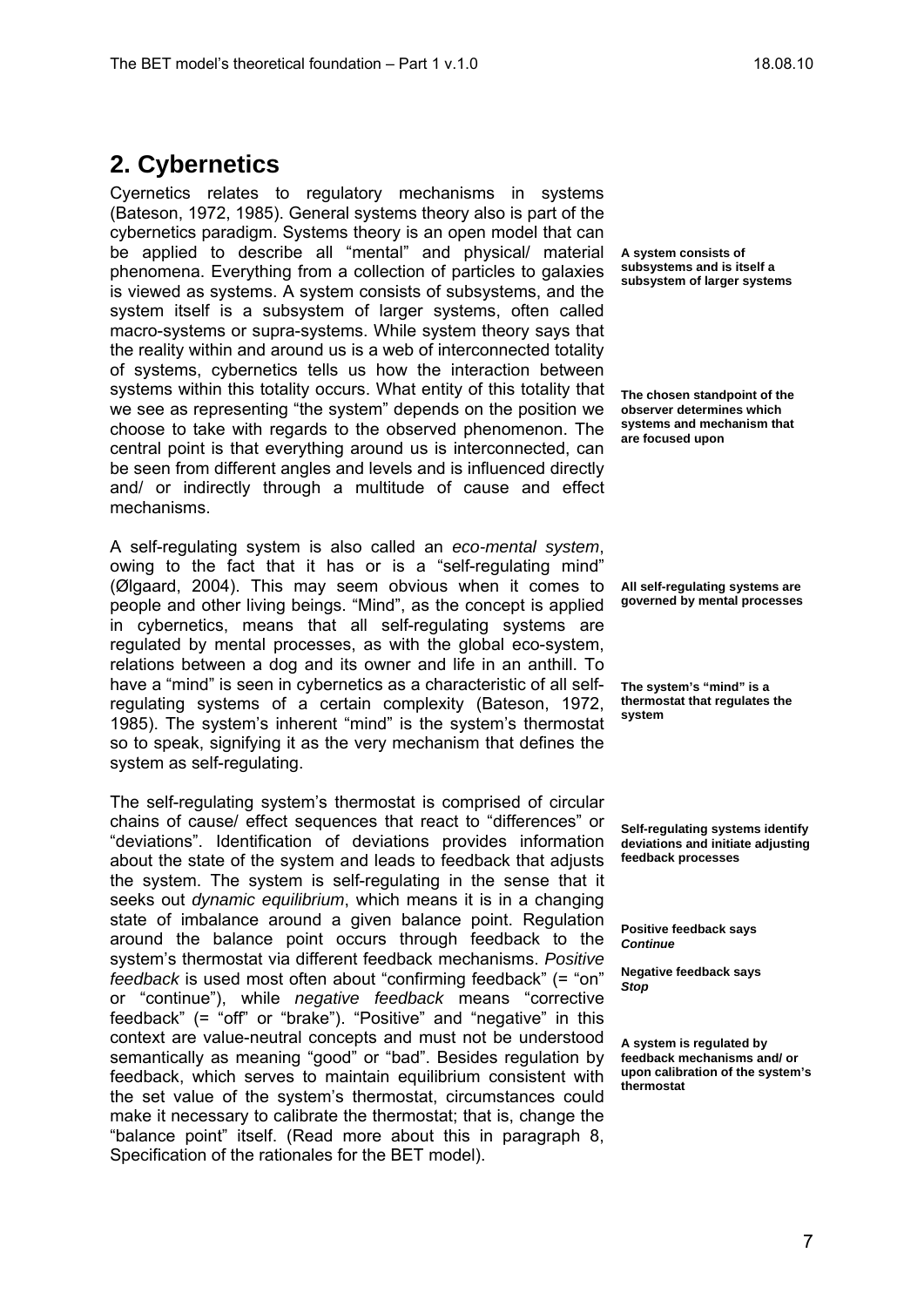### **3. A system's flexibility and adaptational ability**

A self-regulating system will at any given time be in movement around a balance point trying to maintain dynamic equilibrium (homeostasis). Maintenance of equilibrium requires adaptation to both ("own") subsystems and to larger systems which the system is part of. An attempt to maintain equilibrium can also involve the system "taking over" or "absorbing" imbalance (failing selfregulation) in their "own subsystems" or from other "higher" system levels.

A system's inner state decides its flexibility (tolerance for imbalance), ability to adapt and simultanously maintain its existence. In cybernetics, the system's inner state is characterised by the concept of entropy, which means "degree of disorder" (Bateson, 1975). A system characterised by inner disorder ("high" entropy) might in interaction with other systems appear as to be flexible and have high adaptional ability. This "loosely organised" system will, however, easily be destabilised, and its attempt at adaptation could involve such large deviations from the system's functional point of equilibrium that it passes into a chaotic state. An inner state characterised by a high degree of order (negentropy), on the other hand will make the system rigid with lacking flexibility in interaction with other systems. When subjected to a long-term strain (the demand for adaptation) the "rigid" system can undergo a sudden and dramatic destabilisation process when it must finally give in to overload. Cybernetics tells us that both inner disorder ("looseness") and inner order ("rigidity") can weaken the system's adaptional ability, undermining functional self-regulation and threatening the system's existence.

When a system is destabilised or disorganized, the compensating and organizing (that is, the necessary, regulatory) activity is taken care of by one or several macro-systems, of which the system is a subsystem. For a "loosely organized system" the embracing**,** regulating macro-system has an organizational function, while for a "rigidly organized" system, the macro-system will compensate for the lack in flexibility. The development of flexibility and the ability to adapt in both a chaotic and a rigid system will require that the macro-system winds down its regulatory and compensatory activity. The chaotic (sub) system must be challenged with respect to organisation while the rigid (sub) system must be challenged through destabilisation.

**The systems are unstoppable in a dynamic exchange between "requiring" and "being required" to adapt** 

**A system's ability to adapt to inner and outer changes depends on the system's flexibility** 

**Optimal flexibility is found in the span between rigidity and chaos and depends on factors such as stress and time** 

**A system's deficient adaptional ability is compensated for at a higher system level** 

**Re-establishing the ability to self-regulation in chaotic or rigid systems requires that the macro-system winds down the compensatory, regulatory activity**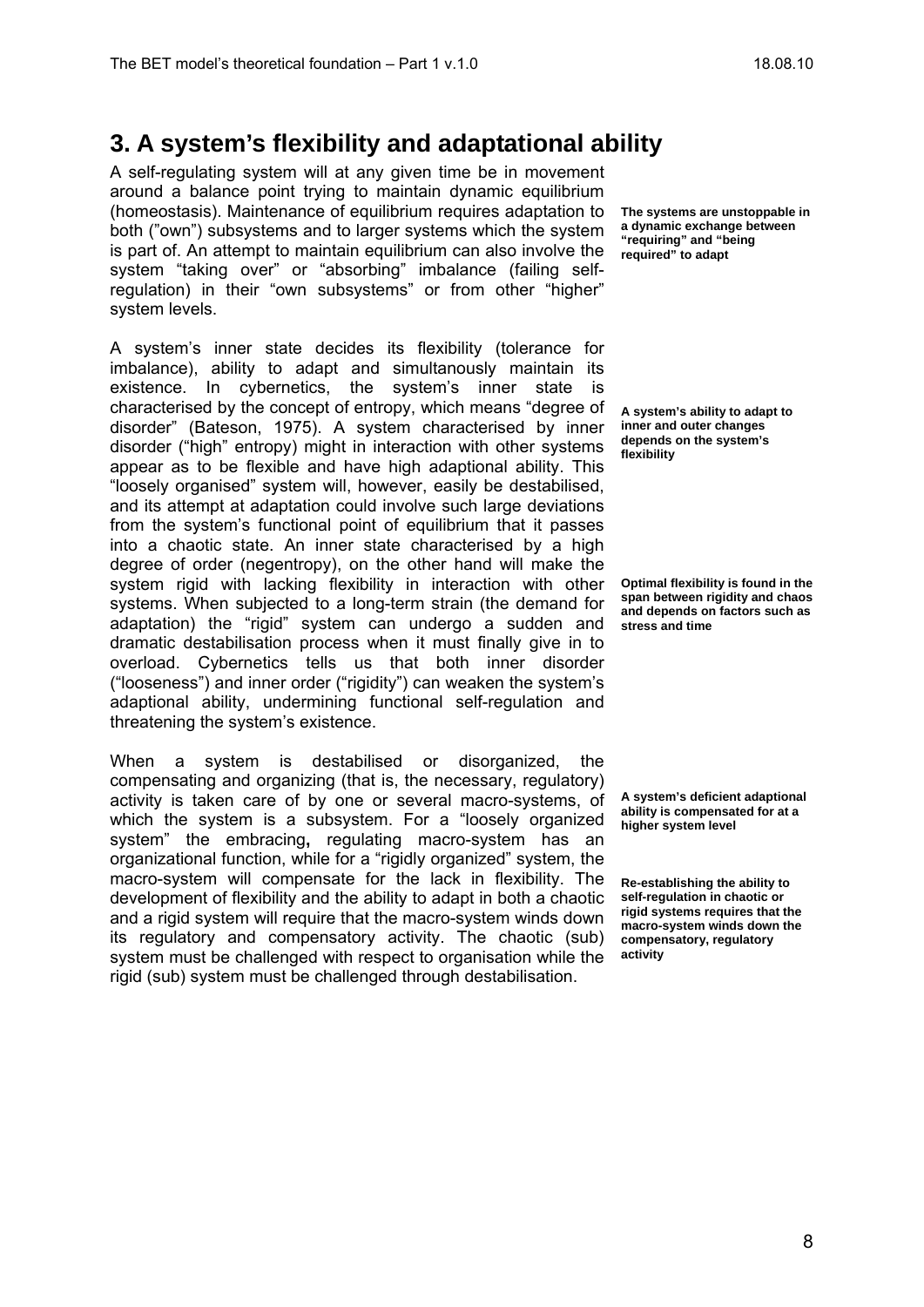#### **4. Dynamic equilibrium and change**

While self-regulatory systems seek out equilibrium, all systems are in continuous change. Change can happen gradually, for example in ageing, or with the replacement of individual system components, without threatening the system's dynamic equilibrium. Changes can however, happen so suddenly, or over time involve such major strains on a system, that a great deal of energy is required to maintain equilibrium. If the strain exceeds the system's capacity and actual adaptional ability, a "crisis" arises that forces re-adjustment in order to preserve the system's existence. Painful re-adjustments will often be a natural and necessary part of a system's "life". A growing crab, for example, must step out of its shell and for some time become more vulnerable while it develops a bigger shell; government crises are naturally occurring and are part of functional self-regulation in our highly stable political system; and a young person controlled by over-protective parents must destabilize the family in order to be able to establish himself as autonomous and self-regulating.

From a cybernetics perspective, patients in the psychiatric health services can be seen as having been subject to "demands" from the internal and external environments that exceed the system's (patient's) capacity and adaptional ability. The destabilised system's equilibrium must then be taken care of on, or from, a "higher" system level. In order for the de-stabilized system to reestablish self-regulation, its adaptational ability must be reinforced and/ or its re-adjustment ability developed. Selfregulation again can be achieved by increasing "endurance", that is, reinforcing the ability to practice self-regulatory activity over time. This is however a solution that can exceed the system's conditions and capacity. Alternatively, one can identify inner/ outer strains, in order to implement measures to remove these, or moderate the destabilizing effect they have on the system. A final possibility is to change the system's "settings" or "set values" for dynamic equilibrium. In cybernetic terminology, this is about calibrating the system's thermostat.

**The systems change gradually in response to the changing "requirements" from inner and outer environments** 

**Dramatic re-organizations can be natural, self-regulating elements in the system's "lifespan"** 

**Crises and destabilizations can initiate necessary reorganization processes that promote future and long-term equilibrium** 

**Deficient capacity for adaptation to inner and outer changes lowers the threshold for the destabilization of the system** 

**Failing self-regulation can be counteracted by increasing the supply of energy, remove the inner or outer strains and calibrate the system's thermostat**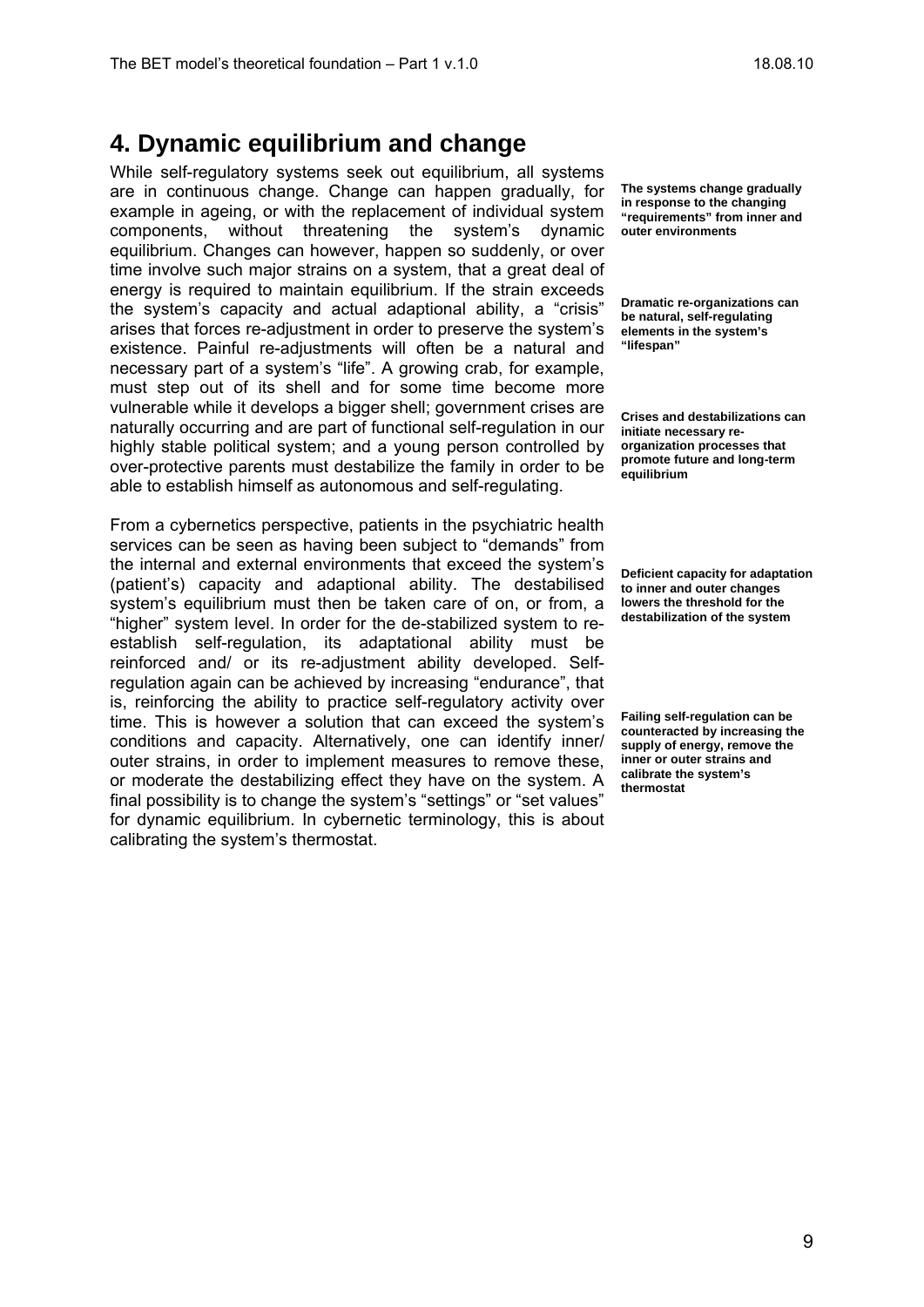To restore the ability for self-regulation through increasing the "same activity" or removing what was a problem, in cybernetics is characterised as  $1<sup>st</sup>$  order change.  $2<sup>nd</sup>$  order change is seen as change of the "thermostat's setting", which in a clinical context means changing the *understanding of* and *attitude towards* what the problem is. Access to both these strategies will give the system optimal adaptional and re-adjustment ability. If  $1<sup>st</sup>$  order change is repeatedly tried without success, calibration of the system's thermostat  $(2^{nd}$  order change) will be necessary to maintain the system's existence.

A system should ideally be capable of re-establishing its ability for functional self-regulation if an actual strain is reduced to a level that can be overcome. A long-term crisis and deficient use of strategies for  $2^{nd}$  order change can damage or disturb the system's "thermostat" or self-regulating "mind". This will weaken the system's qualifications for establishing and maintaining functional "set-values" concerning the type and amount of activity that may promote long-term self-regulation and stability. Flexible readjustment and adaptation to changed life circumstances naturally also will become more difficult.

**1st order measures entail an ambition to remove or reduce the problem** 

**2nd order measures are about changing the** *relationship to* **the problem** 

**Overloading a system over time can cause disruption and damage the system's thermostat**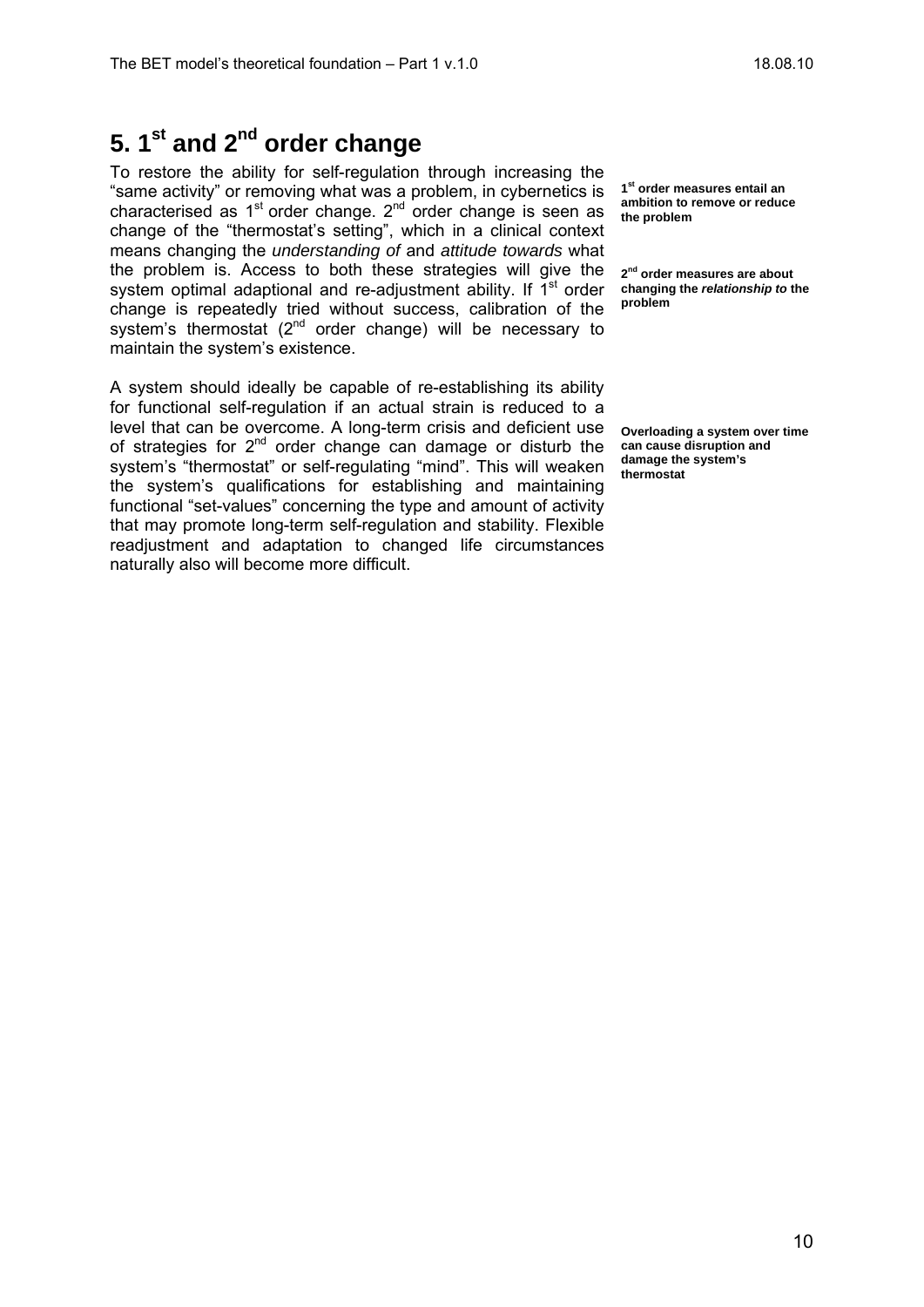## **6. Attachment style and dynamic equilibrium**

#### *6.1. The DMM model*

From the BET perspective, the DMM (Dynamic-Maturational Model) shows how the manner in which people try to achieve dynamic equilibrium can be classified in four styles (Crittenden, 2008). In the *Type B attachment style* the individual, in the context of his relational experiences, can adapt in a nuanced and balanced way to situations and surroundings, make demands and express his needs. Reserved people lean towards *Type A attachment style*, while the more reactive lean towards *Type C attachment style*. The more a person suppresses (forbidden) negative emotions, engages in pretence, conceals themselves and allow themselves to be subdued (*Type A*) or overreacts, and issues threats and punishments (*Type C*), the worse the preconditions for self regulation. Both Type A and Type C can be separated into normative and more pathological styles. The most serious deviation from the balanced Type B and the normative Type A and C attachment styles is in the very pathological and dysfunctional integrated Type A/C attachment style. Type A/C entails that the patient conceals and is deceptive and at the same time is characterised by delusions, reactivity and acting out of behaviours. The typical Axis I and Axis II diagnoses (APA, 2000) that Type A, C and A/C patients, respectively, are given in health care institutions, is elucidated below.

#### **6.1.1. Type A attachment style**

Patients with *Type A attachment style* fail to express pain and conceal their inner life from other people. They adapt, relinquish their needs and ensure that their own inner imbalance does not affect the greater system (relations, groups of people) and create imbalance at "higher" system-levels. Their fear of expressing forbidden negative feelings maintains and reinforces a state of strain (which is often concealed behind a forced positive style). That is how social situations are balanced, they stretch and stretch until an inner crisis occurs; they "implode" in acute internal chaos which then produces/ aggravates symptoms ("intrusions of forbidden negative affect"; Crittenden, 2008).

Type A attachment style leads to a clinical picture that often is diagnosed as anxiety, depression or recurrent depressive disorder, dissociative disorder, and avoidant or dependent personality disorder. For lower symptomatic and functional levels some of these patients are erroneously diagnosed with schizoaffective disorder (depressive type) or paranoid schizophrenia. This is because they can exhibit recurrent auditory hallucinations and flashbacks following traumas, which are interpreted as delusions, and existential resignation that is interpreted as negative symptoms.

#### **6.1.2. Type C attachment style**

Patients with *Type C attachment style* continuously express their

**The DMM model shows how different forms of pathological behavioural patterns connect to the person's attachment style** 

**Type B attachment style produces the best conditions for functional self-regulation of affect and behaviour** 

**Type A and Type C deviate in different ways from Type B attachment style and represent very different pathological pictures** 

**Integrated Type A/C is the pathological counterpart of the balanced and well-functioning Type B attachment style** 

**Type A patients try to maintain equilibrium by not acknowledging their needs and what they actually feel** 

**The use of categoric diagnostic systems can easily under or over -evaluate the severity of the Type A patient's pathology**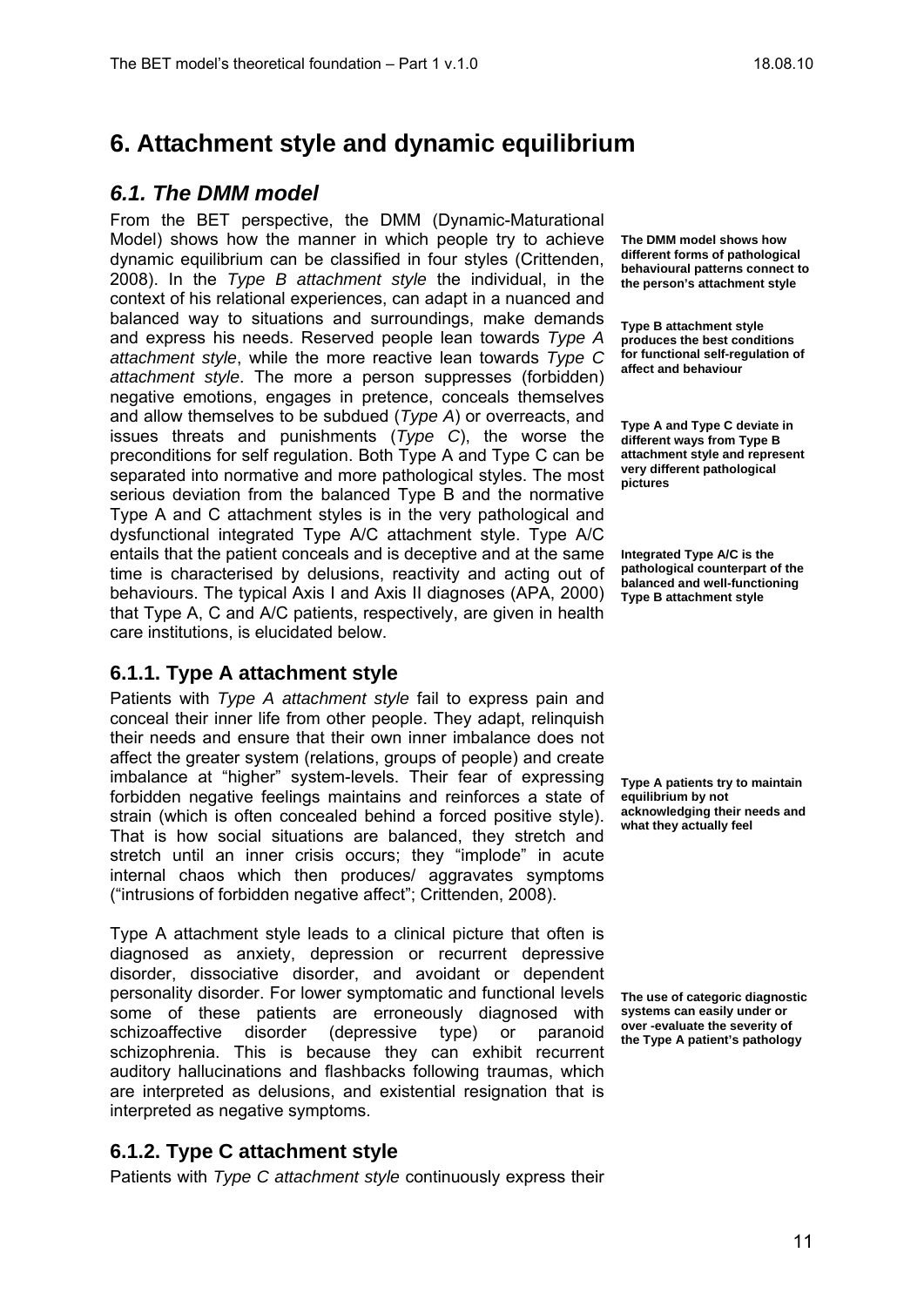pain and their needs both verbally and non-verbally. They do not cover up, they do not adapt. They have expectations and make demands – the system that the patient is a part of has to adapt to him or her, not the other way around. If they manage to force the surroundings to respond by meeting their demands (through exaggeration, distortions, threats or helplessness), they may experience a better balance. But the state of equilibrium does not last … it doesn't take long before new needs arise. The expectations recur and the patient continues to express their needs, often in a demanding and threatening way; they *explode* and create chaos in their relations and surroundings.

Type C attachment style seems to represent a clinical picture that is associated with what is called "borderline" in psychiatric healthcare. These patients often get diagnosed as emotionally unstable or with histrionic personality disorder. Due to fluctuations in mood some are considered to suffer from a bipolar II condition. For lower levels of symptoms and functioning it is not unusual for the patient to be diagnosed with schizoaffective disorder, mixed type. This is because cognitive functioning increasingly becomes influenced by delusions and/ or hallucinations, while the patient at the same time exhibit symptoms associated with either mania or depression.

*Type A* and *C attachment styles* represent different challenges for carers and staff in the handling of behavioural disturbances, in making therapeutic relationships and in developing a working alliance. See more about this in section 10. "Cybernetics as framework through the BET process" and 11.3. "Complementary external regulation". The therapeutic objective to develop Type B attachment style in very pathological Type A and Type C patients is unrealistic. The objective of BET is that the patient develops a wider and more flexible coping repertoire through the corrective emotional and relational experiences they acquire from a secure base.

#### **6.1.3. Integrated Type A/C attachment style**

People with an integrated Type A/C attachment style are those who, in many situations are called psychopaths or sociopaths. If they are patients in mental health care institutions they are often diagnosed with dissocial or antisocial personality disorder. Due to special difficulties in establishing a therapeutic relationship and working alliance these patients are not candidates for BET. Inclusion and exclusion criteria for BET are described further in the manual "BET phase 2: Working alliance" (Heggdal, 2010).

**Type C patients try to maintain equilibrium by appealing, demanding and threatening their way to response- and need satisfaction** 

**Type C patients often present in a manner that health service staff associate with borderline** 

**Instability can be understood as a bipolar disorder, and with lower functional levels, the incidence of cognitive symptoms emerges** 

**To turn all Type A and Type C patients into Type B attachment style would be an unrealistic goal** 

**Patients with Type A/C attachment style will not be able to make use of BET because exposure therapy requires committment and working alliance**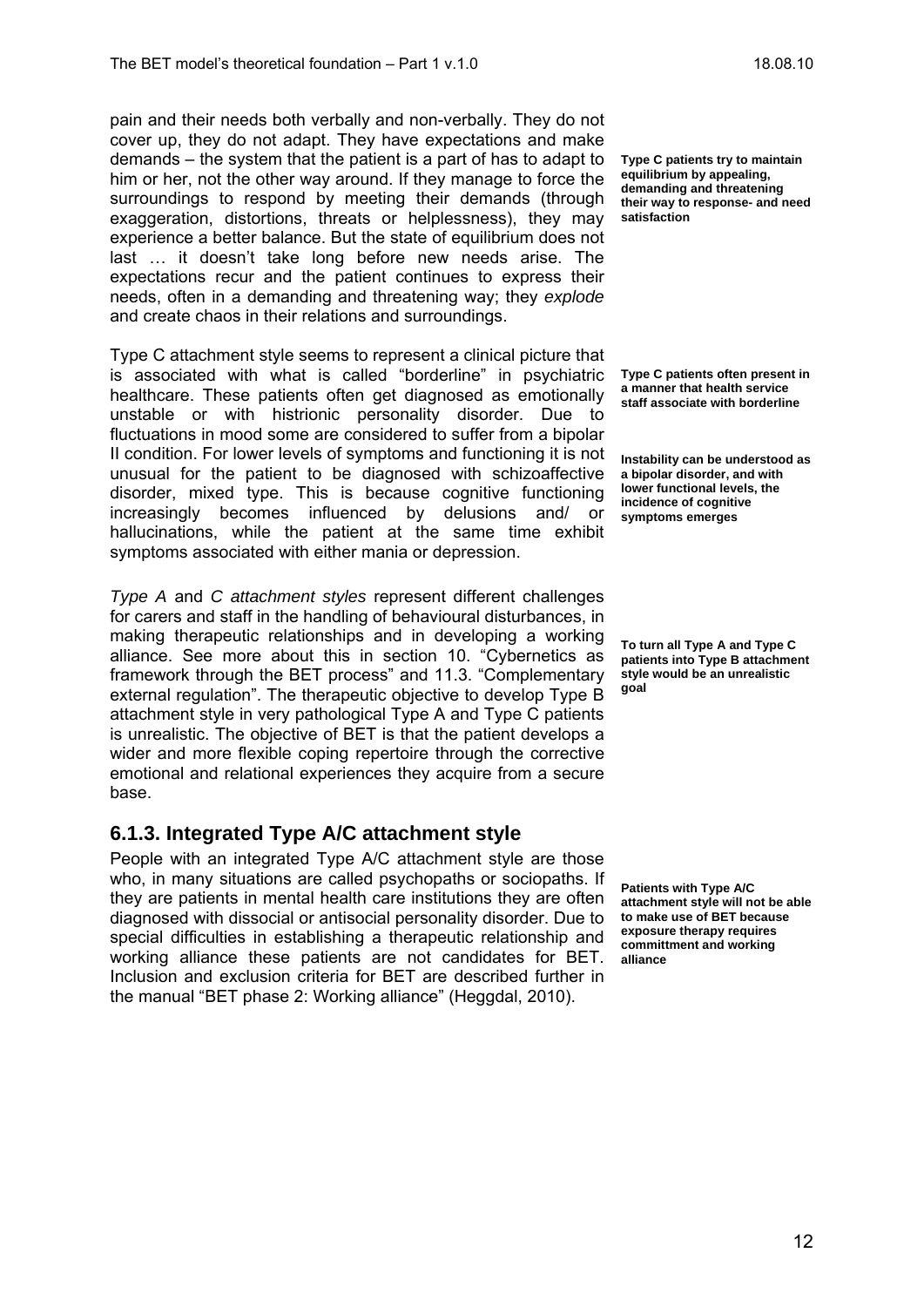### **7. Schizmogenesis as an explanation for malignant regression**

#### *7.1. Symmetrical and complementary relations*

For two or more (sub-) systems to enter a self-regulating, functional macro system a dynamic interaction is required, in which the (sub-) systems mutually adjust to each other. If the totality of activity does not promote dynamic equilibrium in the macro system, what is termed *schizmogenesis* in cybernetics develops. Development of schizmogenetic processes can cause relations to collapse, such as the relation between two nations or two people. Below, the term schizmogenesis is used to highlight what happens in the development of what is called malignant regression in psychodynamic psychology (e.g. Balint, 1968).

Cybernetics distinguishes between complementary and symmetric relationships. Complementary relationships are characterised by an interaction where one party's behaviour is met by the opposite or complementary behaviour of the other. Symmetrical relationships on the other hand are characterised by interactions where behaviour is met with the same type of behaviour from the other party (Bateson, 1972).

The dynamics of a complementary relation can be exemplified by

- Æ *helplessness ("demand" for help) is met with protection and care*
- Æ *aggression is met with evasion and reticence*

In contrast, symmetric relations will be characterised by

- Æ *helplessness is met with demand for independent behaviour*
- Æ *aggression is met with aggression*

#### *7.2. Prevention of schizmogenesis*

If the complementary or the symmetric interactive form is the sole characteristic of relations between people (subsystems) over time, then *schizmogenesis* arises in the macro system (Bateson, 1972). This means that the parties' behaviour in "the relational system" is mutually reinforcing, and a positive feedback loop is created by reactions and counter reactions. The relation enters into crisis, which can only be "resolved" by sufficient "doses" of the contrasting element (negative feedback).

A schizmogenetic complementary relation must be balanced by elements of symmetrical behaviour:

- Æ *The person giving care facilitates independence (building a sense of responsibility)*
- → The evasive and reticent person faces up to aggression *(self-assertion)*

**Schizmogenesis can undermine the relational system's dynamic equilibrium** 

**Schizmogenesis evolves where interaction is characterized by mutually reinforcing behaviour** 

**In complementary relationships one persons' behaviour is met with the** *opposite type* **of behaviour from the other person** 

**In symmetric relationships one party's behaviour is met with the** *same type* **of behaviour from the other party** 

**Schizmogenesis is counteracted by responses that break the self-reinforcing interaction dynamic** 

**In a schizmogenetic complementary relation symmetric behaviour represents negative feedback**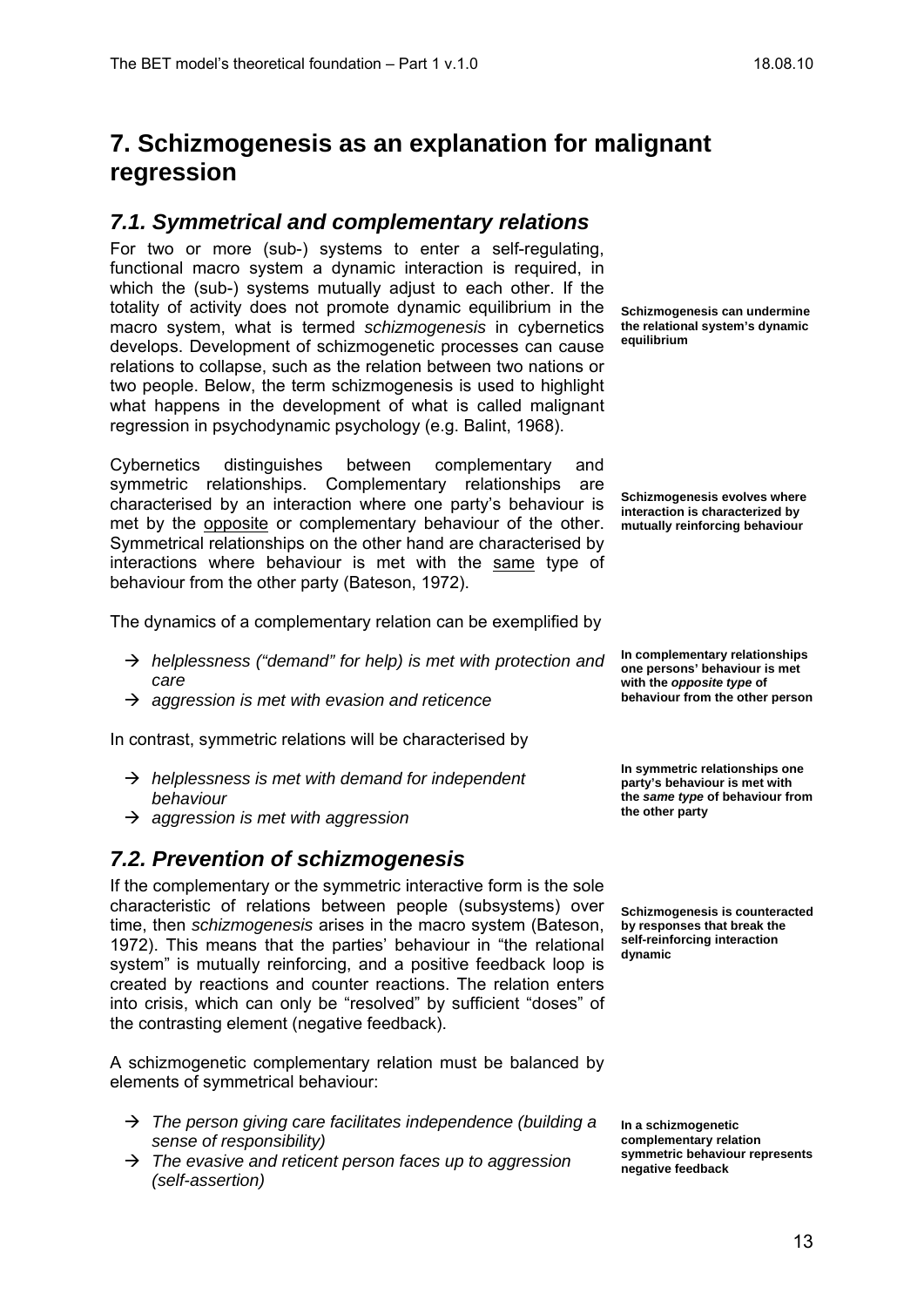A schizmogenetic symmetric relation must be balanced with elements of complementary behaviour:

- → The party demanding independence in the other obliges *their helplessness (care)*
- → The party subjected to aggression is reticent (tolerance)

#### *7.3. Two roads to malignant regression*

Schizmogenetic processes can thus, in two ways, lead relationships into what is called malignant regression in psychodynamic terminology:

- 1) *A complementary relation* characterised by repetitive satisfaction (gratification) of the patient's immediate needs (attention/ care) leads to positive feedback loops which end in (symbiotic) dependency
- 2) *A symmetric relation* characterised by demand and counter demand (mutual placing of responsibility on the other party) leads to positive feedback loops with aggression, helplessness and resignation as results

In psychiatric healthcare one is often only aware of the first type (pathologic dependency) with regard to the patient's regressive tendencies, and healthcare personnel can often unconsciously and unintentionally contribute to pushing the relation into the other camp (aggression/ resignation).

According to cybernetic theory and schizmogenetic mechanisms, preventing malignant regression is about combining complementary and symmetric responses in cooperation with the patient. This is a therapeutic balancing act that must be practised and perfected. It is also crucial how the patient's needs are met, and how the patient is made to take responsibility. The most important thing here is that the treatment situation is characterised by involved healthcare staff who show empathy throughout, while they at the same time place responsibility for what happens with the patient (see section 8.2. "Explanation of causes and instilling a sense of responsibility"). The patient's attachment style (*Type A* or *Type C*) also influences the strategies that best promote the therapeutic progress. See more about this in sections 10.1. "Secure base" and "11.3. Complementary external regulation" which are about facilitation of such therapeutic manoeuvres.

#### *7.4. Malignant regression – in the patient or in the relation?*

What is normally defined (punctuated) as a malignant state in the patient in the cybernetic perspective can be considered a product of interaction in the relational, therapeutic system (e.g. Geller, 1986). The helper's behaviour can also be punctuated as "malignant". This punctuation has legitimacy in the sense that it is the helpers who should have the overview and knowledge of the

**In a schizmogenetic symmetric relation complementary behaviour represents negative feedback** 

**Malignant regression in a complementary relation leads to dependency** 

**Malignant regression in a symmetric relation leads to rejection and distance** 

**Health personnel can unconsciously and unintentionally contribute to malignant regression** 

**Knowledge and insight into schizmogenetic mechanisms is necessary to prevent malignant processes** 

**All measures are carried out in an empathetic way, expressed both verbally and non-verbally** 

**Individualised approach based on the patient's attachment style is important for creating progress in the treatment** 

**From a cybernetic perspective malignant regression is not a characteristic in the patient, but the end product of marginalizing interaction processes**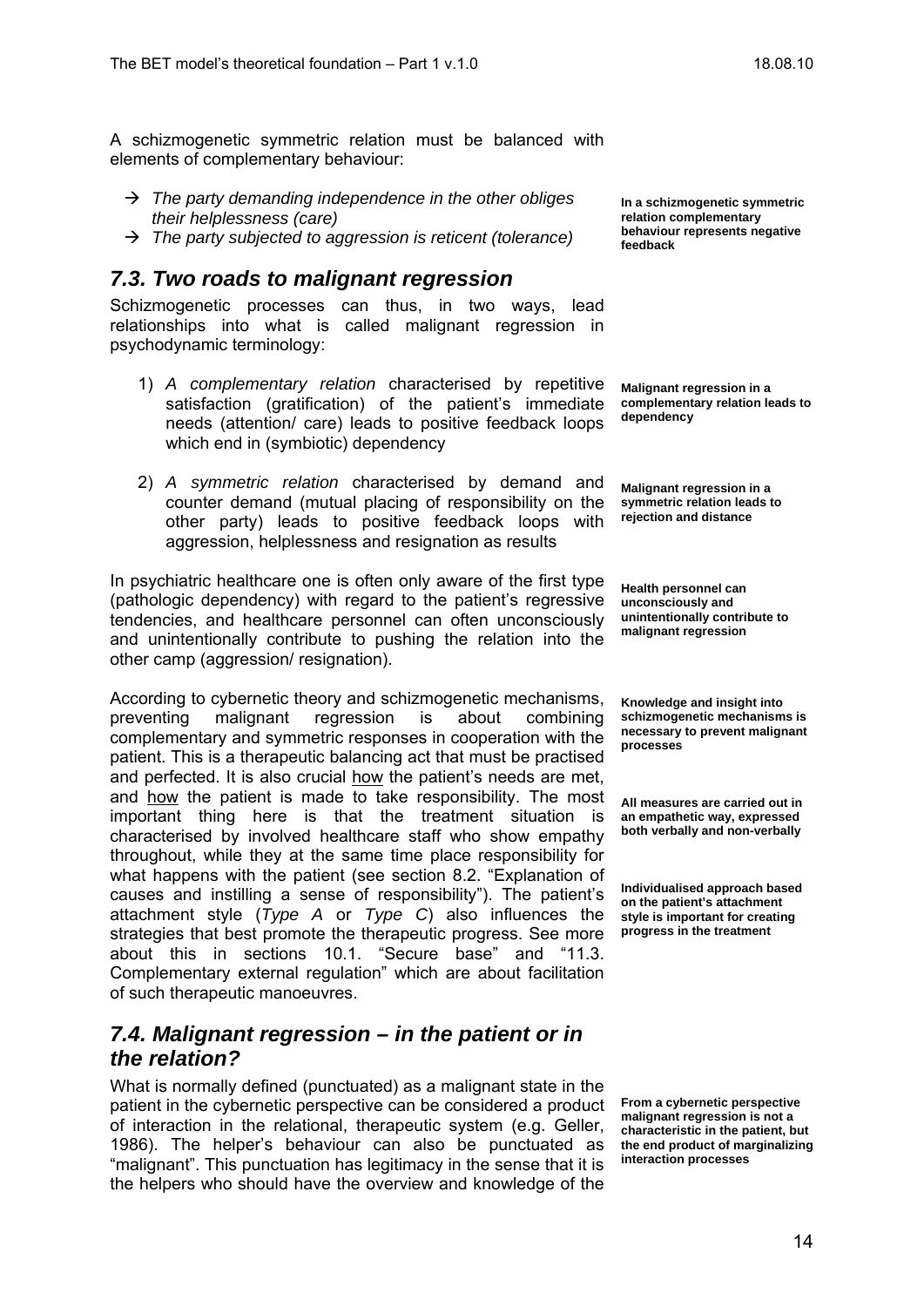dynamics in the interplay. The health care workers are responsible for preventing schizmogenetic development and breakdown in therapeutic relationships. With some patients, avoidance of such a malignant dynamic can be particularly difficult. Over time the result will be marginalisation and persistent dysfunction. An implicit goal of BET is to reverse such marginalising processes.

**BET prepares for and invites interaction that gives the patient an opportunity to break the pathology- maintaining behavioural patterns**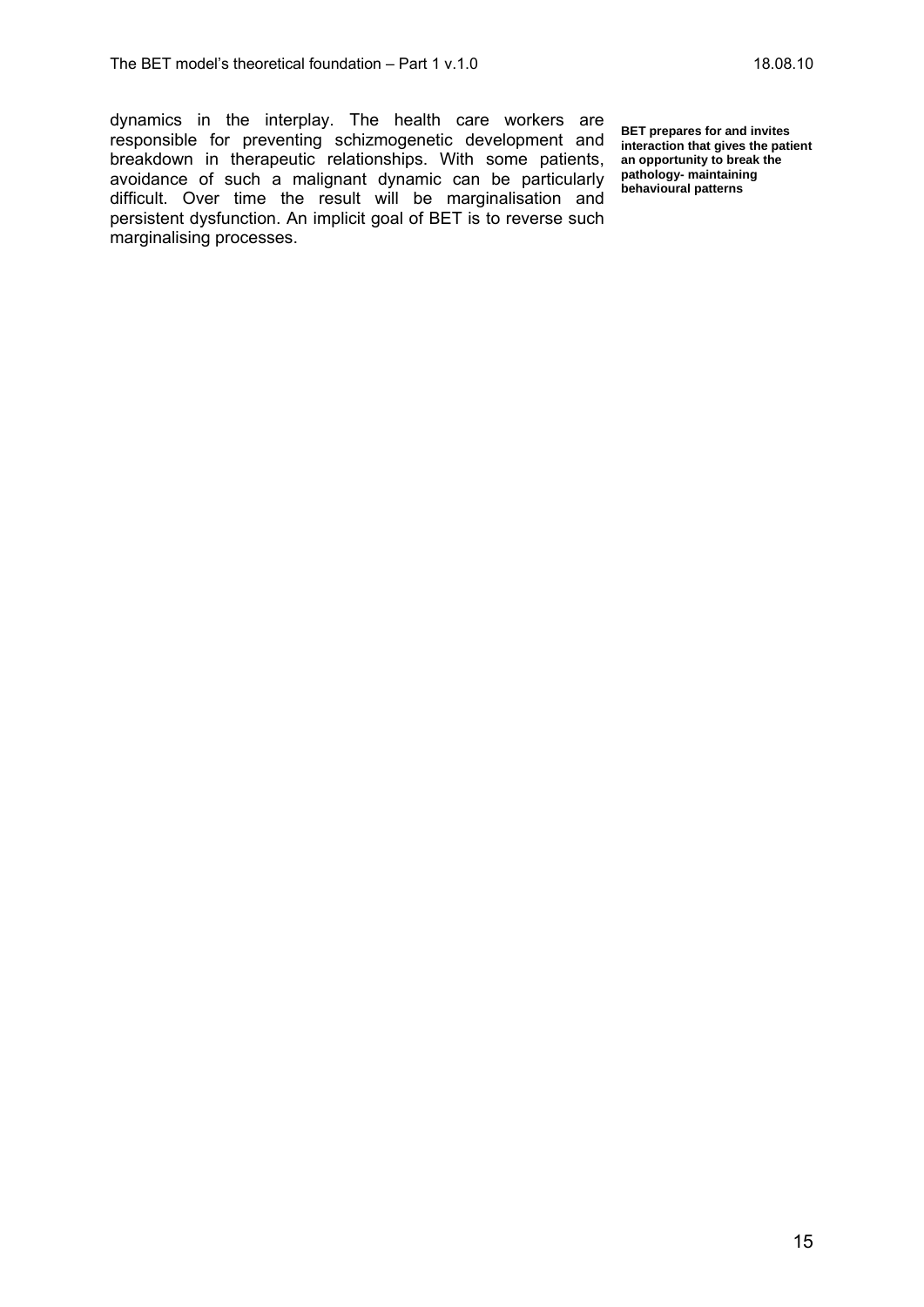## **8. Specification of the rationale for the BET model**

#### *8.1. Marginalisation*

The concept of "marginalisation" is used in BET about processes where the patient and the health care system as "cooperating companions" develop a state of ecological crisis. The patient tries to attain 1st order change in his everyday life: *Equilibrium shall be achieved through the avoidance of pain*. When the patient's avoidance strategies become increasingly dramatic and dysfunctional, the health service intervenes. The helpers have, however, the same goal: *to remove/ reduce the patient's pain*. Passing alleviation and/ or the helper's lack of alternative strategies lead to treatment still being based on 1<sup>st</sup> order interventions without the patient's ability for self-regulation being improved. In cybernetics, this is called "more of the same in the ecological crisis" (Bateson, 1972). "More of the same" refers to *positive feedback loops* in which the attempt to solve the crisis, both increases the crisis and counter to intentions becomes a part of the problem. A "marginalised patient" has a persistent and often increasing need for external regulation as the result of marginalised interaction with the heatlh care system.

#### *8.2. Explanation of cause and responsibility*

When schizmogenetic mechanisms lead to marginalisation, causality may be attributed to the health service's "mistakes" or the patient's regressive tendencies and resistance to treatment. Both attributions are rather futile in therapeutic terms. The label "treatment resistant" increases the patient's chance of further marginalisation. As a victim of incompetence in the health care services, it will be difficult for the patient to take responsibility for the problem and solution, which Yalom (2002) prescribes as necessary for treatment to be effective. The cybernetic view of cause and effect as circular chains and loops of events provides the BET therapist with a starting point to pragmatically and rhetorically punctuate the problem so that the responsibility stays with the patient: psychological suffering is the result of the patient's avoidance of existential catastrophy anxiety. Thus, in its theoretical foundation BET is an approach that concistently assigns responsibility to the patient.

It is however important to make a separation between "guilt" and "responsibility". For marginalised patients, the experience of the demand to take responsibility may easily result in regressive reactions (cf. paragraph 7, "Schizmogenesis as an explanation of malignant regression"). The therapist therefore must thoroughly validate the patient's feelings connected to relational traumas and combine this validation with an approving attitude towards all attempts at coping, no matter how dysfunctional those attempts might prove to be in retrospect.

#### *8.3. Calibration of the system's thermostat*

According to the fact that life is and will remain painful, *avoidance* 

**The patient is a system lacking the skills to self-regulate emotions and behaviour in a functional way** 

**Marginalisation is the result of repeated failing attempts at 1<sup>st</sup> order change** 

**A health service that onesidedly emphasizes 1st order change can contribute to marginalisation** 

**In a cybernetic perspective everything is connected in a web of interacting, selfregulating systems** 

**Explanation of cause in BET is one of the many possible punctuations in circular chains of events** 

**An explanation points out the cause of the system's imbalance and identifies the mechanism towards which therapeutic interventions are directed** 

**Cause punctuation in the BET model involves the patient taking optimal responsibility** 

**The fact that the patient takes responsibility for the problem does not mean that it is the patient's fault that the problem arose in the first place**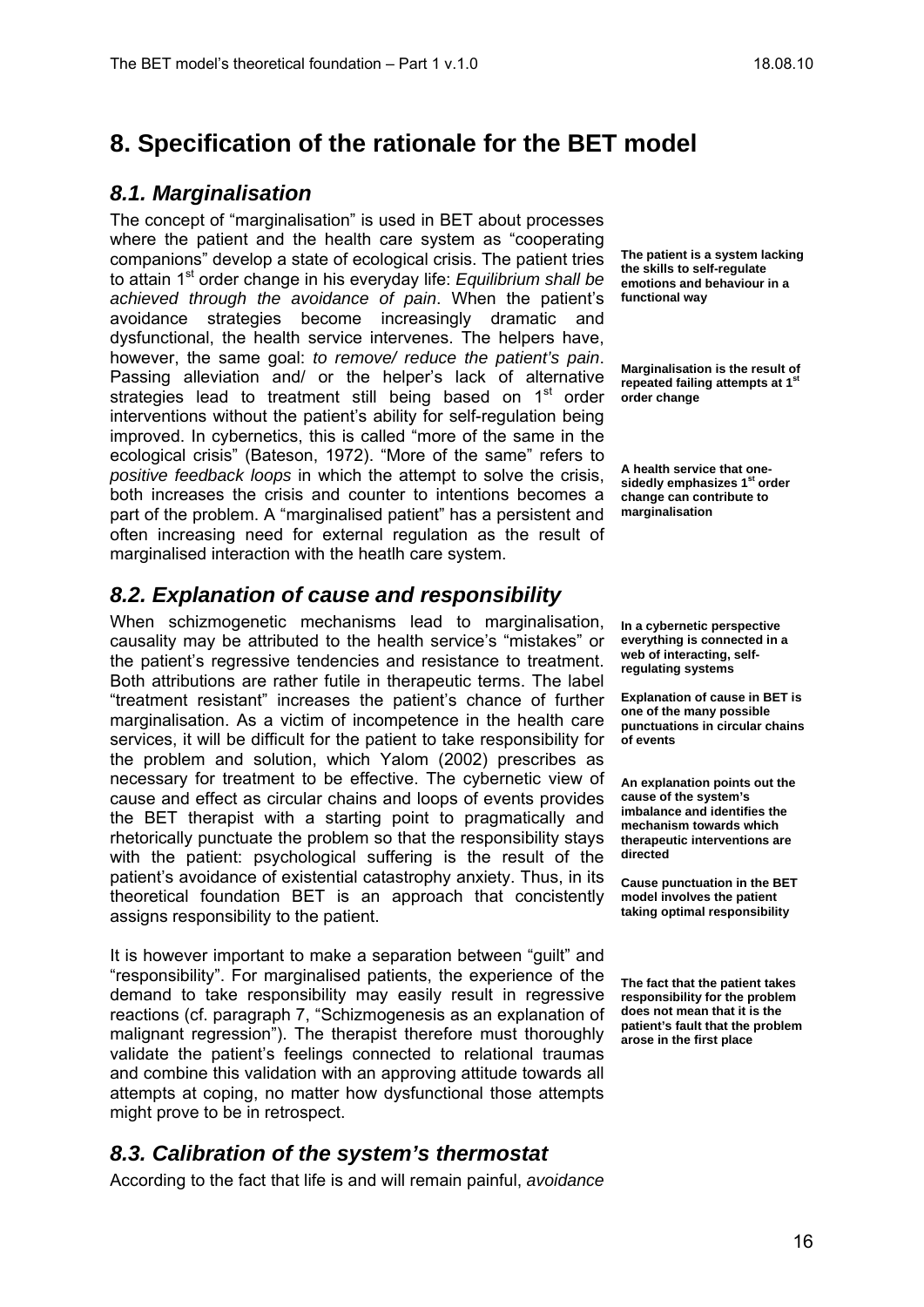of pain as "the final solution" is an impossibility. 1<sup>st</sup> order interventons may provide short-term and transient experiences of relief, but over time this possibly will lead the treatment process into a destructive *positive feedback loop* ("more of the same"). In this case the ideal (or idealised) state of equilibrium (freedom from pain) is even more unachievable. The lasting and marginalising destabilisation and inability to adapt that characterise the marginalised patient, requires an approach based on  $2^{nd}$  order change. By reformulating the problem, the focus of the approach to treatment is altered. In BET we say that the "system has a faulty thermostat". As opposed to contributing negative feedback in the form of external regulation (reduction of pain), calibration of the system's thermostat is the most purposeful and change-initiating strategy.

**A "no pain" setting leads to**  *positive feedback loops* **of avoidance and pain that further increases the system's imbalance** 

**BET aims to calibrate the system's thermostat to reverse positive feedback loops and to counteract further marginalisation**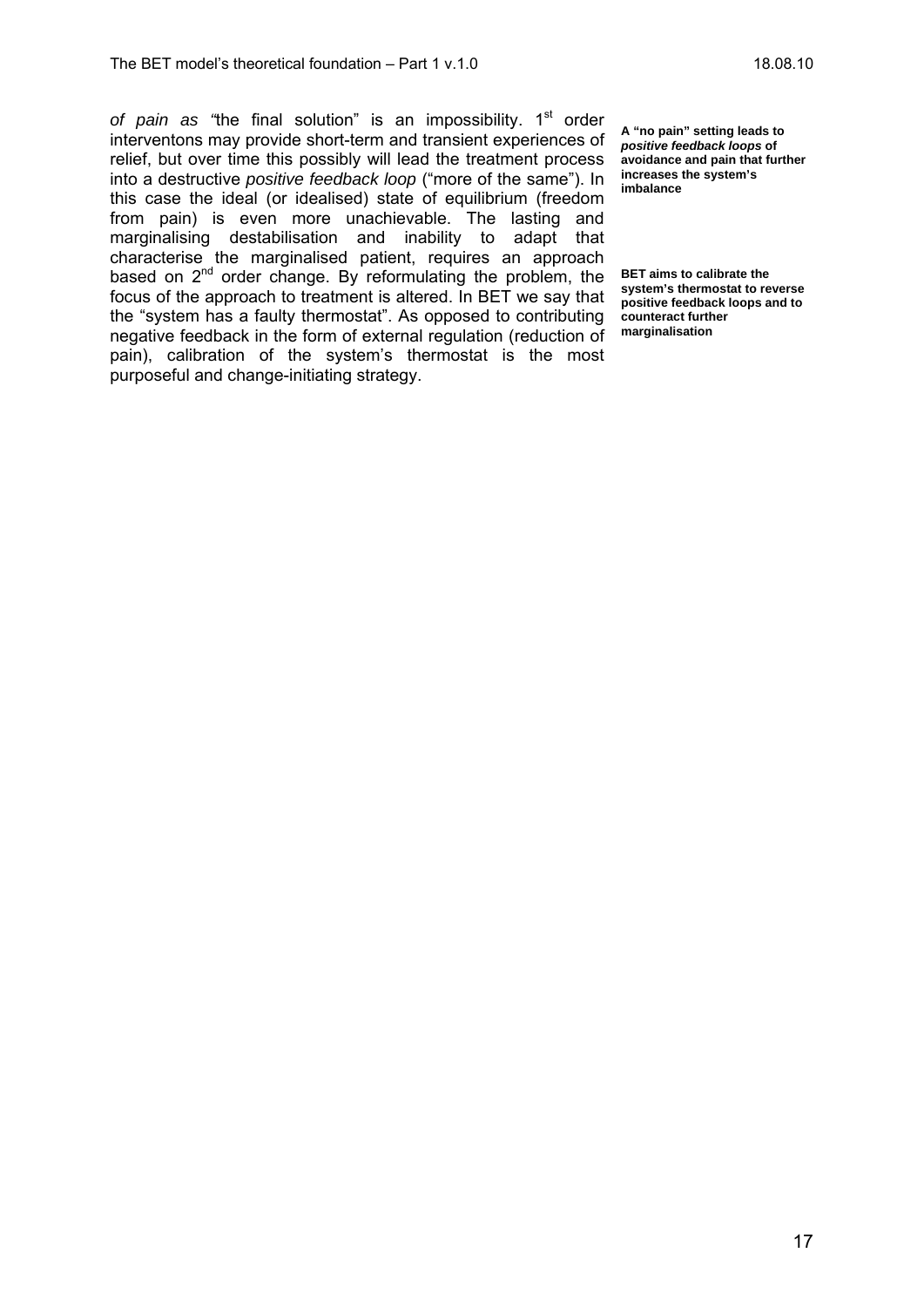## **9. BET rhetoric as a calibration tool**

#### *9.1. Reformulation of the problem*

Reformulation of the problem is the first intervention to reverse what has developed into a vicious cycle of self-destructiveness (e.g. Watzlawick et al., 1974). In dialogues in the therapy room and at the ward it is communicated directly and indirectly that the cause of the suffering and dysfunction is not pain and fear: "*The problem is your attitude which says that pain and fear must and shall be avoided and your avoidance behaviour where all available means are used towards that objective"*. In a cybernetic language, such a reformulation has the purpose of "calibrating the thermostat" to *"acceptance of the fact that life is painful"* and *"acceptance of the experience of the pains that life might bring."* This attitude makes superfluous the habitual efforts to avoid pain – the behavioural patterns which in reality *maintain* the state of being in pain. When the patient understands and gets used to the idea that the solution is to expose oneself to what one fears, as one does with elevator and spider phobias, a new way out of suffering is opened. In such a reformulation, it is important to underline the basic concept of making the patient take responsibility. The patient is now completely and utterly responsible for his or her own situation and future.

#### *9.2. Emphasis on choice*

Reformulation of the problem, that is, calibration of the system's thermostat, in BET amounts to a basic, irrefutable and consistent rhetoric manoeuvre: "You can choose to continue to avoid or to expose yourself to what you fear – your choice is decisive in allowing change to happen." *To choose to be a choosing person is to step out of the victim role*. Furthermore, the choice of a "nonavoidance attitude" makes possible and prepares the way for phasing out the constant attempts at  $1<sup>st</sup>$  order change. When the patient chooses actions that break with avoidance patterns, the associations, feelings and situations that used to initiate destabilising positive feedback loops will be "accommodated" in a new, more flexible and functional adaptation.

**The calibration process is initiated by the reformulation of the problem** 

**2nd order interventions make possible, paradoxically, what one tried in vain to achieve with 1st order interventions** 

**Assigning responsibility also involves the patient taking responsibility for solving the problem** 

**The therapeutic rhetoric in BET clarifies for the patient that it is now a question of decisively choosing his path** 

**The patient can decide to be or not to be a victim of his own expectations of catastrophe**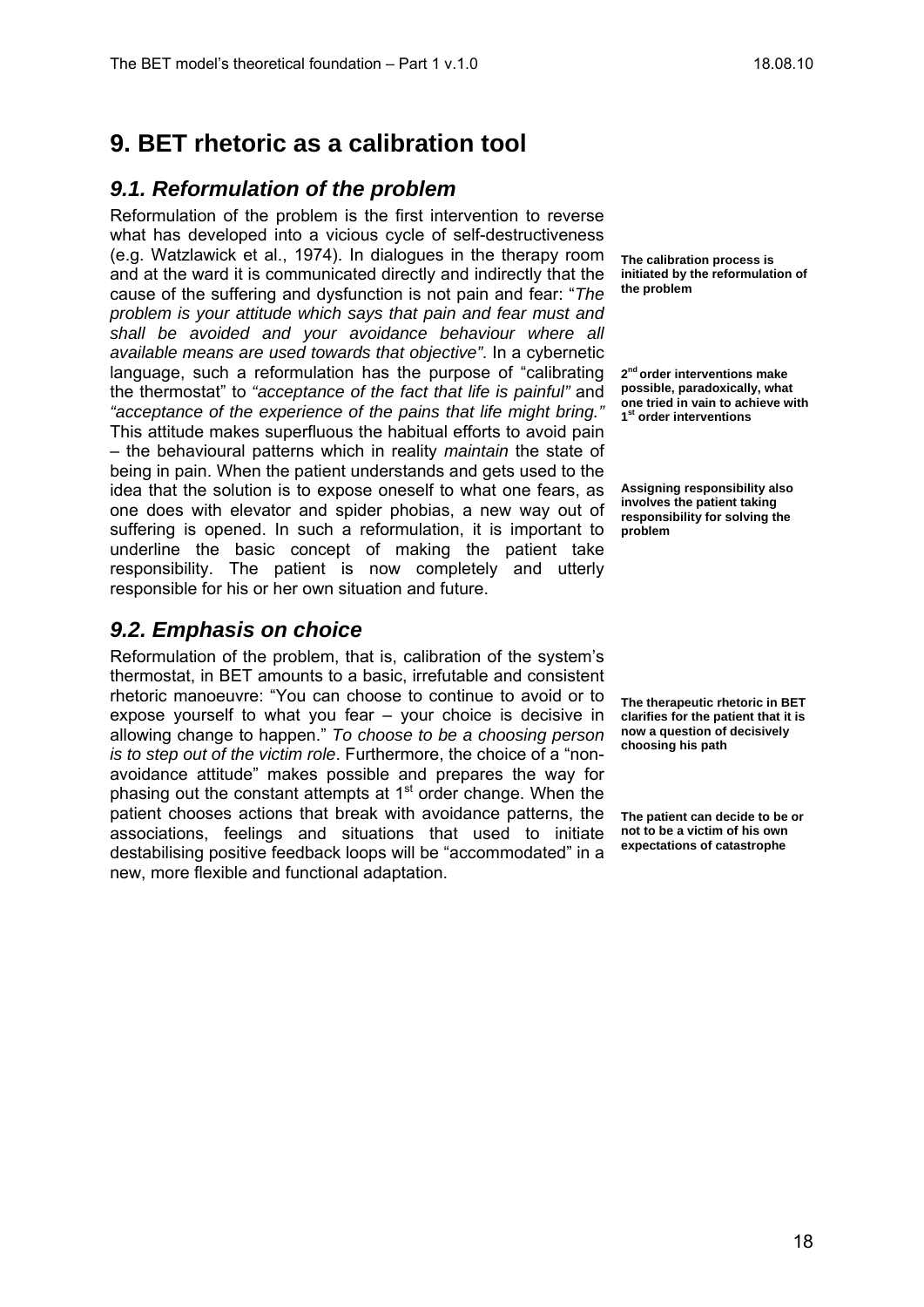## **10. Cybernetics as superstructure through the BET process**

#### *10.1. Secure base*

Seen as a system, the patient is a subsystem in the therapeutic relationship. The therapeutic relationship ideally has a system flexibility and adaptational ability that the subsystem alone does not possess. The subsystem's inability to self-regulate in a functional way is equalized or compensated for in the larger system. The imbalance in the subsystem however can also destabilise the therapeutic relationship, an imbalance that might or should be accommodated in a "larger" system, such as through supervision, for example. An introductory element of the treatment is "the therapeutic system's" primary task to regulate the patient like a destabilised subsystem. Further in the BET process, the main focus is on the development of the subsystem's functional self-regulation skills. At the same time, continuous external regulation can be necessary throughout the course of treatment and may also be necessary afte discharged from the hospital.

*Type A* and *Type C attachment styles* represent different therapeutic challenges in the establishment of therapeutic relations and also in the further process. When dealing with *Type A* patients, it is crucial to identify, confirm and recognize the patient's needs. *Type A* patients to a small degree will recognize negative feelings and expend a great deal of resources keeping these hidden from their own consciousness and other's focus. These patients therefore must be given time and space, where unacknowledged and unexpressed feelings to an increasing degree become the subject of investigation in the therapeutic relationships. When the patient's needs are met it can give him/ her corrective, emotional and relational experiences. When it comes to *Type C* patients, it is also important to see, confirm and recognize their needs. It is however, crucial that the therapist structures the situations, sets the borders and defers satisfaction of needs to promote development of inner structure and rule governance (see paragraph "11.3. Complementary external regulation").

In a behavioural therapy perspective, Type A patient's experience- and expression of needs is positively reinforced, while Type C patient's behaviour (demanding satisfaction of needs), is reduced by withholding reinforcement. In certain situations, both types of attachment styles periodically can "switch over" and appear as an expression of the opposed attachment style: The *imploding* Type A patient acts out (to escape unbearable emotions), and the *exploding* Type C patient resigns (gives up to get the desired response). However, the latter can also be a passive-aggressive manoeuvre. Such sudden changes can be a result of increased psychosocial stress and/ or of strains that the patient exposes himself for through the investigating and testing "new" coping strategies in the therapeutic process.

**Secure base means that the unstable system is enclosed by the larger, regulating system that protects against danger** 

**On arrival at the ward, the patient is stabilised by adjusted external regulation** 

**Early in the process the treatment's main focus is turned towards the development of autonomy** 

**Type A attachment style requires that the patient gets the opportunity and time to explore, acknowledge and express their needs** 

**Type C attachment style requires consistent boundaries and absence of responses that reinforce the patient's tendency to appeal, demand and threaten** 

**Type A and Type C patients are exposed to different behavioural therapeutic reinforcement conditions** 

**A Type A patient can under strong and/ or lasting stress eventually appear as a Type C patient and vice versa**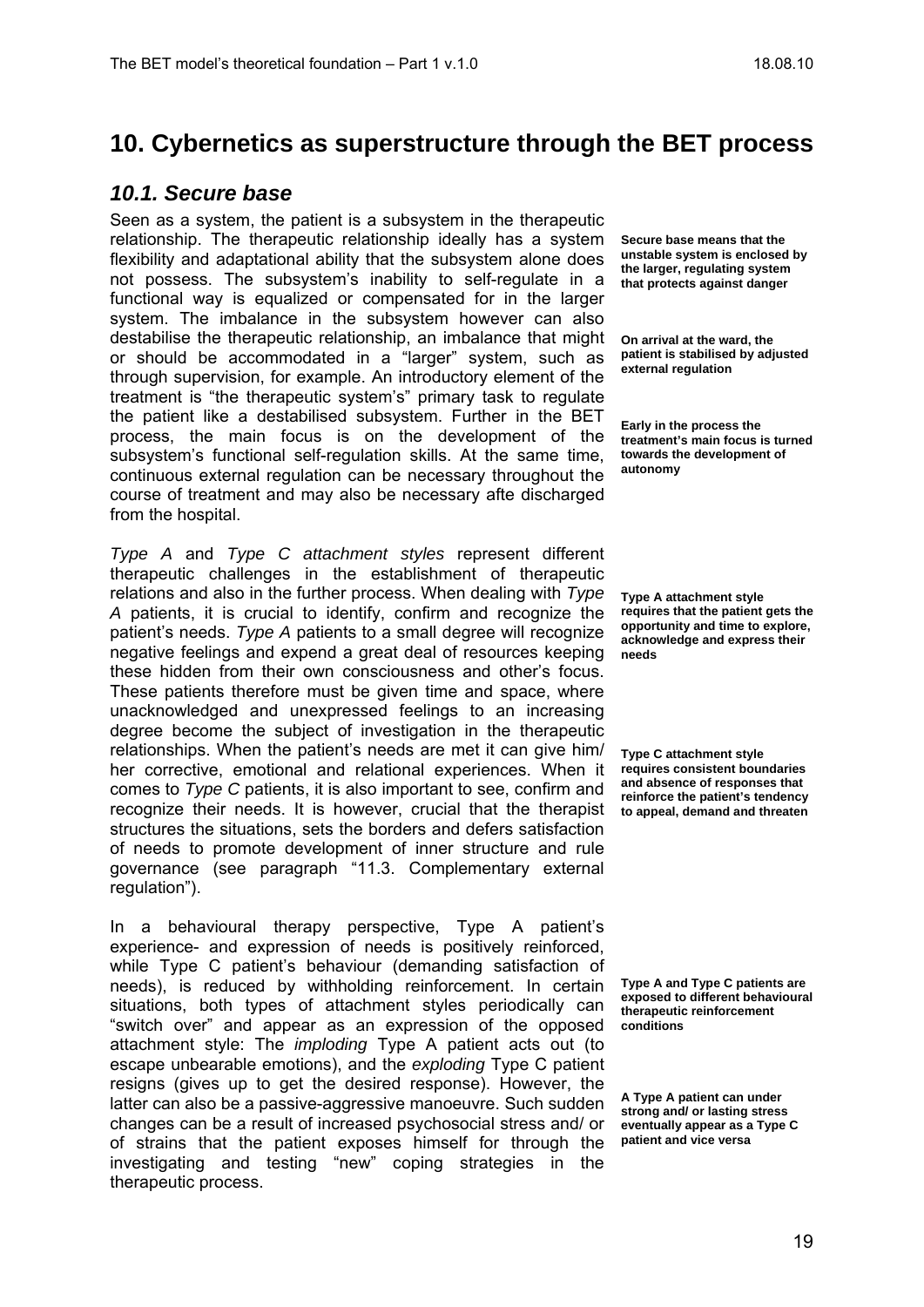#### *10.2. Working alliance*

One of the chief elements in establishing a working alliance is education (Heggdal, 2010). The patient is informed about mental disorders as they are seen in the perspective of BET and the course of the treatment process is explained. In cybernetic terminology, this relates to setting in motion a "calibration" or "resetting" of the system's thermostat through clearly and markedly reformulating the problem. The patient who previously had a mental set that prescribed the avoidance of pain now is set to begin a readjustment for accepting the experience of pain. This change of thermostat settings makes it possible to choose exposure instead of avoidance.

#### *10.3. Focus on avoidance*

With a "changed thermostat setting" the patient prepares himself to do the opposite of avoiding. To be in a position to choose not to avoid, the patient must know what he/ she does in concrete terms to avoid, that is, the patient is made conscious of automatic avoidance behaviours and concrete actions that contribute to creating positive feedback loops. These actions and behaviours are attempted solutions that the patient uses to achieve equilibrium, and they constitute an attempt to set in motion negative feedback processes. But contrary to the intention, they lead to further destabilisation. Together with the therapist, the patient identifies the ways in which behavioural patterns and avoidant actions contribute to the circular chains of causes and effects. Focus is maintained on what the patient does. The patient's reactions to what others do or have done are confirmed/ validated, but "external causes" will, in principle, be defocused. For the moment, the patient should not do anything except observe what effect conscious and unconscious avoidance has on the system (that is, the patient himself/ herself) and the system's ability to maintain dynamic equilibrium.

#### *10.4. Exposure*

With exposure the patient increasingly chooses behaviour in line with a changed thermostat setting. In the therapeutic process, exposure represents actual *negative feedback* in the system. This revolves around correction of the still active, destabilising, positive feedback loops of pain and avoidance behaviour that preserves the pathology and leads to marginalisation. In the safe therapeutic setting the patient gains access and opportunity to try out corrective actions previously associated with existential threat and catastrophe.

Basal exposure can be seen as a learning situation where relating to pain as a part of life is more or less caricatured and taken to extremes. After hospital treatment is completed, complimentary elements such as self-exposure and functional diversion (described in more detail under paragraph "10.5. Solution-focused consolidation" and "11.2. Functional diversion")

**Through psychological education the thermostat is set at "acceptance of pain and experience of pain"** 

**A major theme in the establishment of a working alliance is that the patient has a choice** 

**The patient is made conscious of avoidance behaviour and automatic patterns of avoidance** 

**If the patient externalise causes the responsibility is gently returned** 

**The therapist accepts and acknowledges the patient's need for avoidance** 

**Exposure represents negative feedback which counteracts positive feedback loops and brings the patient out of "the ecological crisis"** 

**Exposure therapy is a caricaturised learning situation – avoidance is completely necessary to be able to function in a complicated reality**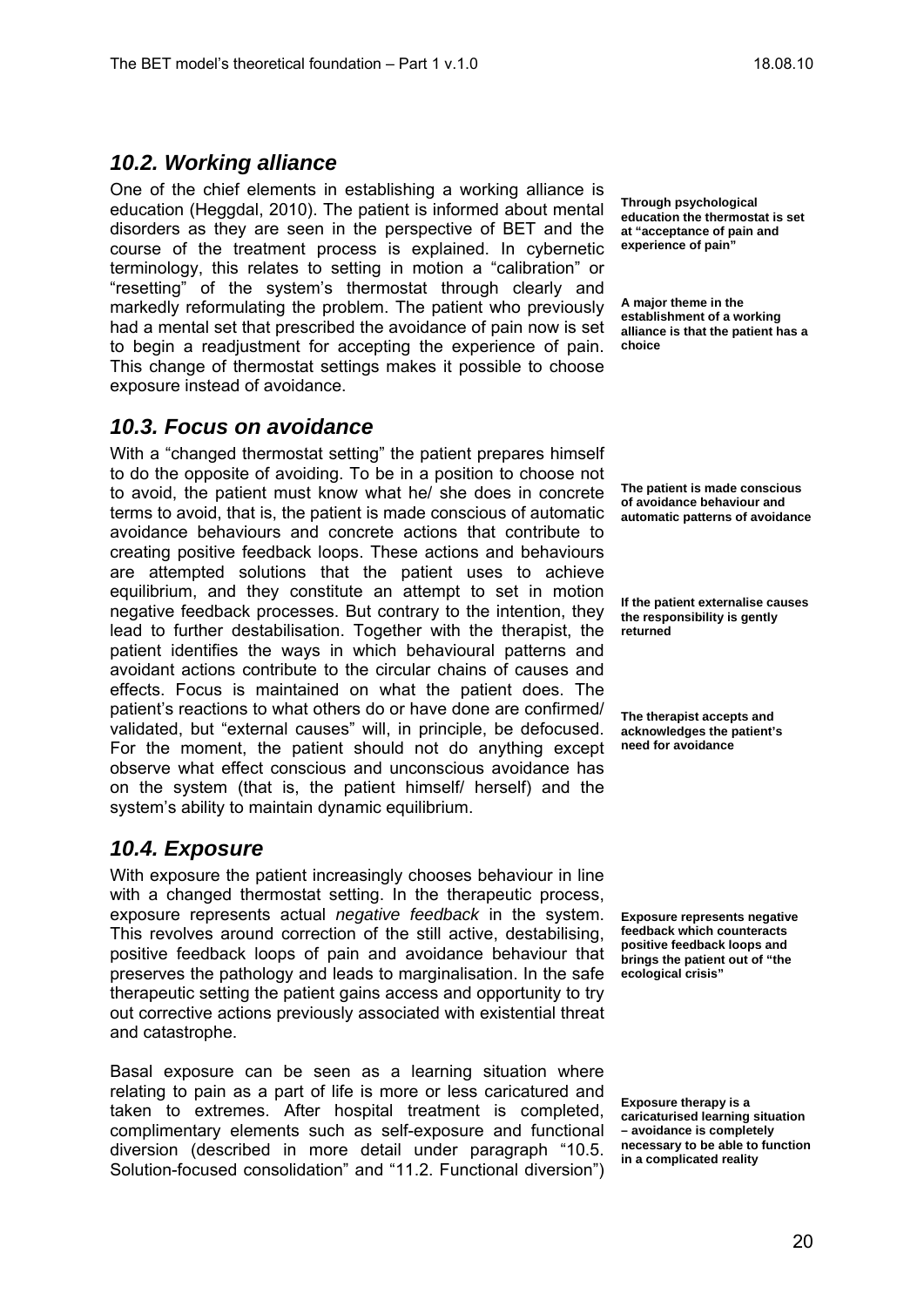constitute the patient's strategies for maintaining self-regulation in a functional way. Choosing to avoid (functional diversion) is necessary in daily life outside hospital for the individual to adjust to internal and external environments.

#### *10.5. Solution-focused consolidation*

In the final phase of BET, solution-focused interventions are used to strengthen the patient's consciousness of *"the difference that makes a difference"* (exposure vs. avoidance). In the solutionfocused approach, there is behavioural therapeutic reinforcement of self-exposure skills that the patient practises in everyday life. The purpose is to generalize functional choices of action. In cybernetic terminology, the subsystem itself now (autonomously) can use negative feedback (self-exposure instead of avoidance) to prevent marginalizing positive feedback loops. *"The difference that makes a difference"* is internalised in the patient and creates a basis for new and more functional behavioural patterns. This means that the subsystem can ensure dynamic equilibrium independent of a regulatory macro-system. At this stage, the patient is in the process of becoming independent of the frameworks of hospital department. To what extent BET continues after discharge depends on what the patient wants and whether he or she needs further consolidation of self-exposure skills.

**The focus is moved from exposure in the consulting room and in therapeutic relationsships to self-exposure in life outside the department** 

**The regulated subsystem reestablishes autonomy by automatisation and generalisation of self-exposing behaviour**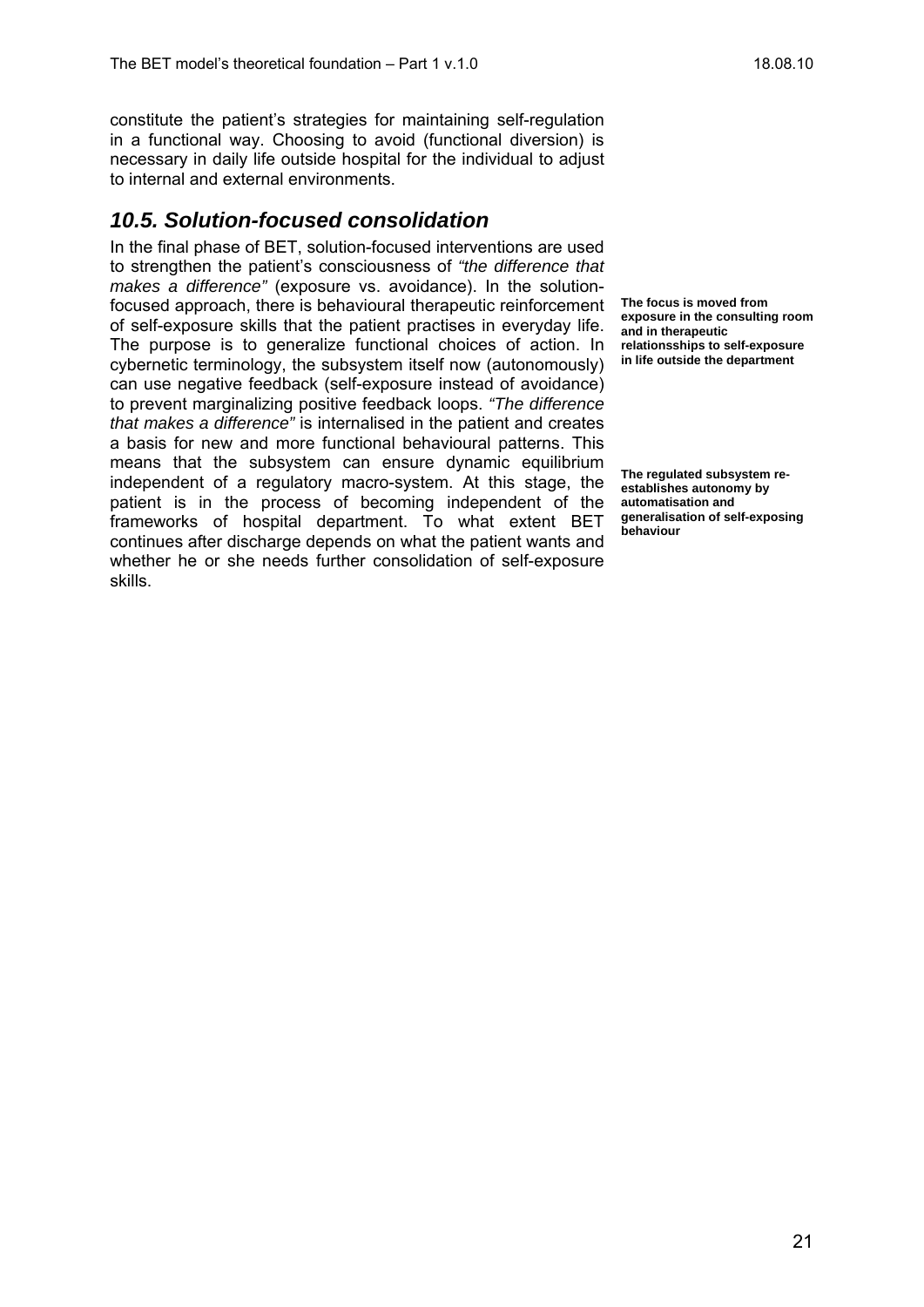## **11. General cybernetic elements in BET**

#### *11.1. Reflecting team*

In treatment meetings, the method of *reflecting team* is used as a communication structure. The starting point for reflection and investigation is the common themes running through the BET process: establishing a secure base and working alliance; investigate/ create awareness of avoidance; carry out exposure interspersing with functional diversion; and consolidate selfexposure skills. All this is practised in a turbulent daily life where the risk to life and health constantly has to be taken care of. Under such circumstances, it is necessary to create structures that help raise the collective awareness to ensure that the treatment process stays on course, with a shared focus and optimal progress.

The reflecting team defines problems connected to understanding, interventions and evaluation and works on the basis of those problem areas. The participants in the team have different professions, different backgrounds as well as different perspectives on the patient. In a cybernetic perspective, the participants' knowledge and understanding represents a spectrum of points of view with regard to systems that regulate the patient and/ or affect the patient's self-regulating activity. This setting, where any experience or thought unconditionally can be said out aloud, stimulates creativity and prevents difference of opinions from inhibiting patient work.

If the patient is motivated and ready he or she can also participate in the reflecting team. Alternatively, the patient is involved in the formulation and specification of problems prior to a reflecting team meeting and/ or in the follow-up work with the revision of the treatment plan. Inclusion of the patient's own understanding and perspective is of central importance with reference to making the patient the main actor in his own process. The reflecting team is seen as vital in the work with marginalised in-patients because the method contributes to establishing a common focus and sense of coherence for all participants in the treatment process.

#### *11.2. Functional diversion*

Exposure ideally occurs gradually in relation to principles for systematic desensitization. However, the patient may be temporarily destabilized when 1<sup>st</sup> order measures and habitual avoidance is replaced by the  $2^{nd}$  order strategies such as exposure. This happens because it can take some time before the circular chains of cause and effect that are altered during exposure therapy leads to new, stabilising patterns (Heggdal, 2008).

In the therapy room and at the ward, the imbalance that arises in the patient as a result of exposure is contained in the "relational

**The reflecting team is used to establish focus, prepare interventions and evaluating the treatment process** 

**The work process in the reflecting team is in itself a treatment coordinating intervention** 

**The team looks at current problems from every viewpoint to promote progress in the treatment** 

**The reflecting team is an ideal arena for making the patient the main actor in their own process** 

**Therapy research shows that a clear focus and sense of choherence are central factors in effective treatment** 

**BET takes into account that patients temporary can be destabilised as a result of exposure**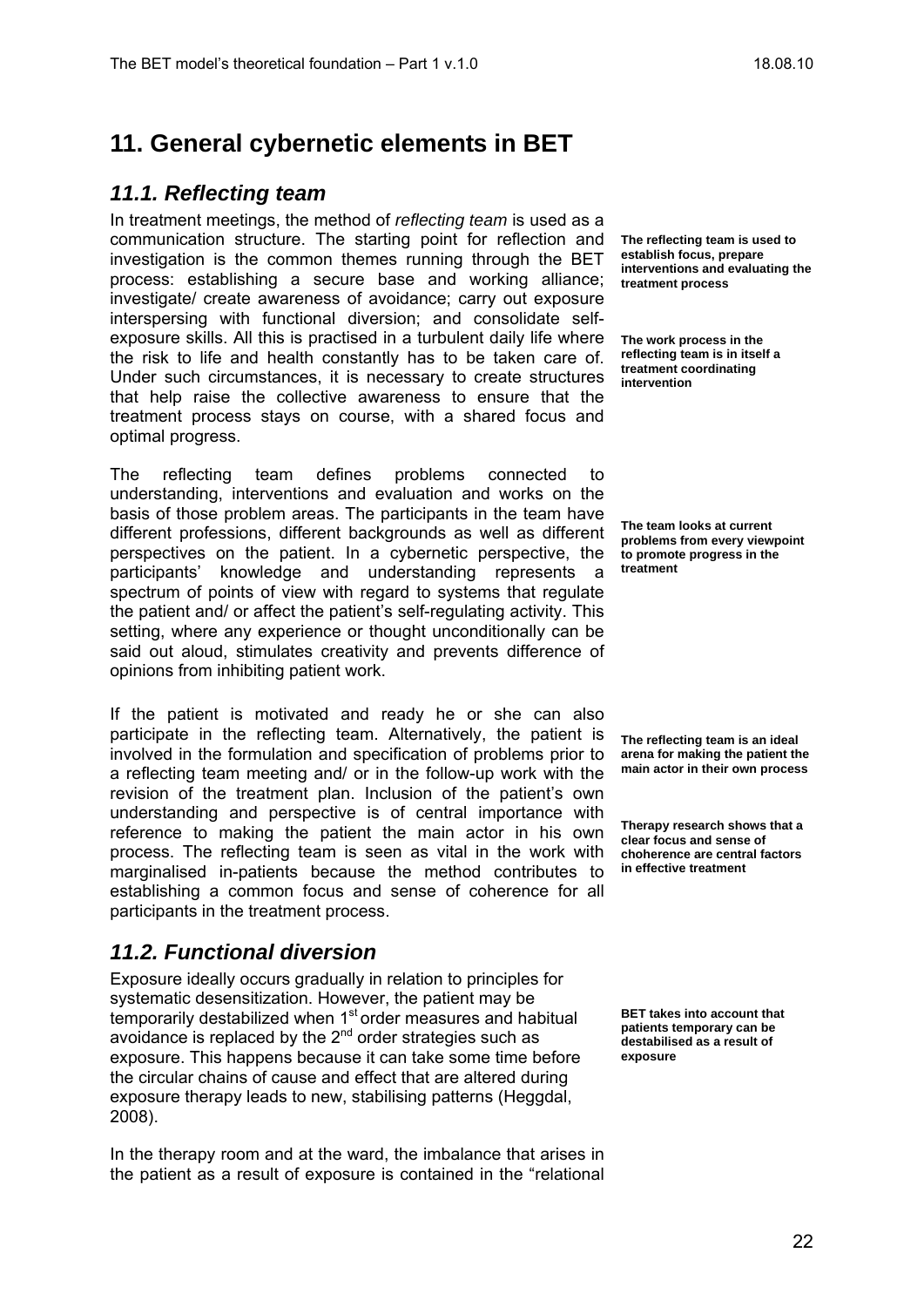system". However, there are 24 hours a day, and even marginalised patients only in exceptional cases are continuously kept behind locked doors. Exposure work in BET is balanced therefore with the counterweight of *functional diversion*. This includes all activity that can represent stabilising negative feedback where the system is destabilised as a result of exposure. Functional diversion is therefore a consciously chosen avoidance that diverts the patient from unease and fear. During investigation of avoidance, this is emphasized in order to give the patient possibilities for "a break" and an experience of "having alternative strategies" when difficult situations arise in the process. Functional diversion is parallel to what is called coping, or coping with symptoms, in therapies that to a greater degree emphasize 1<sup>st</sup> order change. The difference is that in BET "coping" is used as a strategic means to achieve long-term  $2^{nd}$ order change and does not represent a therapeutic goal in itself. Functional diversion can be seen as a "conscious choice to avoid" in a process that aims to reduce the use of such strategies. This may seem paradoxical, but functional diversion is considered a useful and necessary system-stabilising factor in a process that moves forward, vaccilitating between stagnation and chaos.

#### *11.3. Complimentary external regulation*

One of the greatest challenges in therapeutic work with marginalised patients is to "dose" external regulation in a manner that promotes therapeutic progress. Many professional authorities will say that such patients should not receive longterm hospital treatment because the regulating activity of hospital wards promotes pathological dependency and increases behavioural disturbances.

There is no real alternative available to the marginalised patients who are prioritised for BET. The risk of serious damage to life and health is so great and lasting that hospital treatment emerges as the only appropriate solution. BET guards against the development or reinforcement of malignant reactions with what we call complimentary external regulation. This involves an exchange between follow-up regimes characterised respectively by under-regulation and over-regulation. Polarisation of follow-up regimes minimizes the occurrence of dysfunctional and selfdestructive behaviour at the ward (including negative influences between patients). In this way, the treatment team maintains focus and progress in the treatment processes and makes sure that the therapeutic everyday situation is not continuously disturbed by dramatic events and situations.

In a cybernetic perspective, under-regulation can be seen to set the subsystem (the patient) in an inner state characterised by entropy, that is: a relatively high degree of "disorder" – inner looseness and overflexibility. Over-regulation sets the subsystem in an inner state characterised by negentropy, which means the opposite: a relatively high degree of "order", namely inner

**Successful treatment requires that the patient takes "time outs" from the intensive treatment they go through** 

**Making the patient conscious of the function of avoidance means that the patient can actively choose avoidance when everyday life requires it** 

**Functional diversion is a counterweight to the destabilisation that may result from exposure** 

**Functional diversion is not a goal in itself, but a necessary stopover on the road to functional self-regulation** 

**Attempts at regulating "a bit" in hospital wards can lead to a malignant interactions between the patients and the helpers** 

**In BET treatment, the follow-up of the patient is polarised into two complimentary regimes:** 

> **Under-regulation vs. Over-regulation**

**Complimentary external regulation makes everyday life at the ward manageable and prepares the way for focused exploration and exposure** 

**Marked changes in the degree of external regulation puts the patient in an inner state that promotes mobilisation of the patient's resources**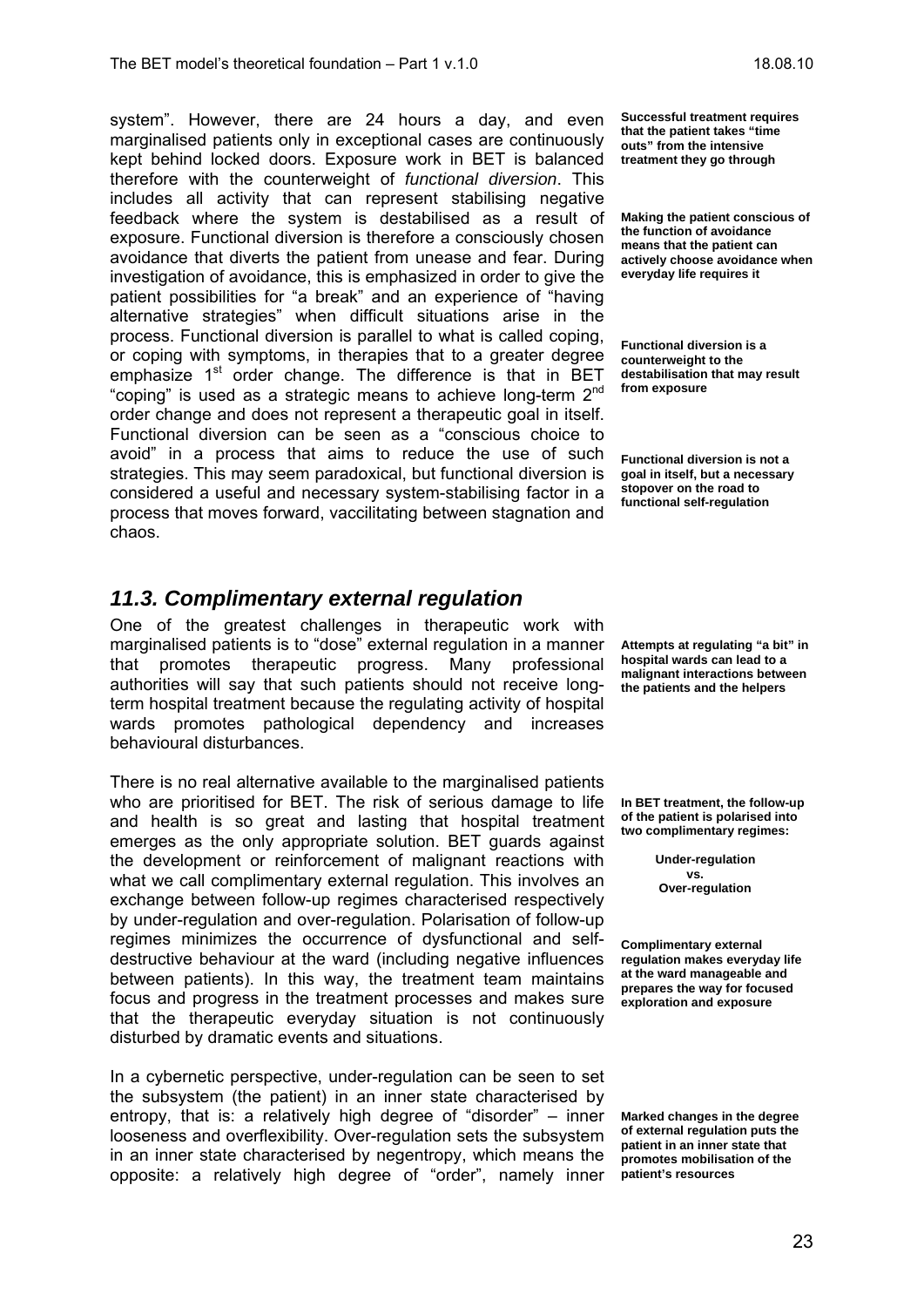stagnation and rigidity. These therapeutic interventions mean that the macro-system (the ward) does *not* compensate (underregulate) or compensate "too much" (over-regulate), respectively, with failing self-regulation on part of the subsystem. Both underregulation and over-regulation put pressure on the subsystem to seek out dynamic equilibrium with its own resources and skills. This fundamental allocation of responsibility is a crucial behaviour therapeutic strategy in BET treatment.

Under-regulation is applied as the primary strategy, in which the patient is taken care of and followed up to a lesser degree than a conventional evaluation of need for protection indicates. Examples here are lower follow-up status in the department (frequent inspection where there are indications that the patient should have somebody watching them constantly) and free access outside the ward (agreed outside access for 2 hours when it appears that the patient will only cope with half an hour). Functional choice of actions and coping is met with solutionfocused interventions in which the goal is to increase the probability that such actions are repeated and that functional behaviour (coping) is generalised. When an under-regulating regime activates positive feedback loops of behaviour that maintain the pathological condition, this is met with curious exploration ("…what is happening now?"). If the patient is not in the right frame of mind or unable to explore and try out other coping alternatives, an immediate transition to over-regulation is carried out. Such an intervention is very important and effective in the treatment of patients that experience intense need for care, feel failed by everything and everyone and continuously blame the staff for not bothering with them or taking good enough care of them (cf. Type C attachment style).

With over-regulation the stimuli is reduced and the tempo is lowered: we speak slowly and allow for a latent period before answering. Waiting time is put in with regard to practical things and doings and it is ensured that the patient is not entertained. Everything is done in a compassionate, curious and respectful manner. As soon as the patient invites dialogue about change in the external boundaries, we are available to hear what the patient thinks and suggests.

Over-regulation provides the patient with an experience that there are no secondary gains by leaving the responsibility for dynamic equilibrium to the macro-system. With under-regulation, one avoids "running after" the patient. This hinders reinforcement of regressive behaviour and the development of pathological dependency. In a relatively short period of time, the patient will experience that being given a free rein is considerably more relationally stimulating and rewarding. Complimentary external regulation creates and/ or reinforces inner states in the patient (entropy/ negentropy) that set in motion and generalise cognitive and motoric activity, which in turn promotes dynamic equilibrium in the patient and in therapeutic relations. Complimentary external regulation is therefore an important strategic element in function-enhancing treatment of marginalised in-patients.

**Complimentary external regulation reduces the patient's dependence on a regulating macro-system** 

**Under-regulation is combined with solution-focused empowering interventions** 

**If under-regulation is shown to destabilise the patient, this is met by initiation of an overregulation regime** 

**Over-regulation promotes an experience of boredom and the therapist awaits the patient's initiative to change the followup regime** 

**Complimentary external regulation minimises the secondary gains of dysfunctional behaviour** 

**Through complimentary external regulation things quiet down and space is created to establish and maintain focus on therapeutic goals**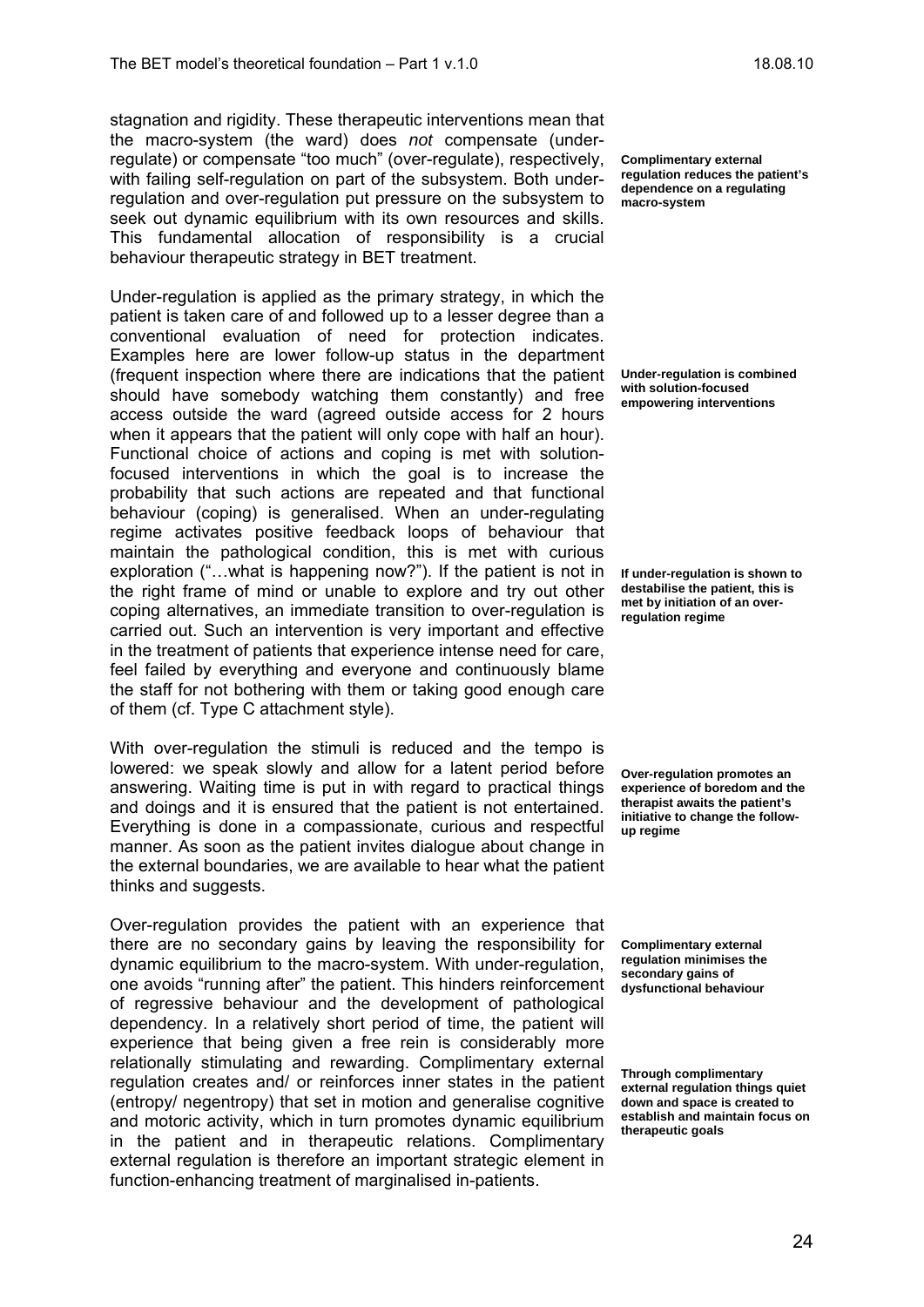### **12. Conclusion: Cybernetics – a difference that makes a difference**

In the National Guidelines for the Prevention of Suicide in Mental Health Services (Norwegian Ministry of Health and Social Services, 2008) it is recommended that chronic suicidal patients are admitted only in crisis situations and that admissions shall be short-term. Of those patients described as chronically suicidal, the ones with the lowest functioning are marginalised patients with a level of functioning corresponding to GAF < 30 (APA, 2000). Being marginalised involves being in a chronic state of crisis. We are dealing with a group of patients considered to be treatment resistant at the same time as they take up a large number of in-patient places in hospital departments. Many of them in the marginalisation process will be described as "revolving door patients". Even if some individuals may become increasingly stable over time, a considerable number of these patients find themselves spending more time inside than outside in-patient institutions as time passes. Treatment traditionally provided in hospitals to this group of patients is based mainly on alleviating symptoms and regulating behaviour via interventions that have little or no effect on the patient's ability to self-regulate.

In a 24-hour department, it is not the treatment itself that is expensive. The cost of wages makes up most of the budget. A marginalised patient admitted to a 24-hour department represents costs which amount to about 300 000 Euros annually. In a larger socio-economic perspective, there are additional costs related to somatic health services, necessary evacuations (ambulance, police), and burdens on the patient's next of kin and social network. This emphasizes the necessity to develop and implement effective methods for prevention and treatment within the mental health services.

BET is currently the only psychotherapeutic method developed specifically for the treatment of marginalised in-patients. The treatment model's solid basis in a cybernetic paradigm is considered to be a useful foundation for meeting the challenges this patient group represents. Cybernetics offers a perspective for identifying the problem and various approaches for functionenhancing interventions and prevention of malignant regression. The cybernetic view of cause and effect as circular chains and loops of events and the concept of self-regulation free the treatment process from the limiting power of categorical diagnoses and from controversies related to conflicting, linear explanations of causality (heredity versus environment, for example). Through reformulation of the problem and the emphasis on  $2^{nd}$  order change the patient is seen as a responsible active person. Medical interventions are used as a means to support the process rather than to alleviate symptoms. Cybernetics can therefore contribute to the effective treatment of a group of helpless patients who create helplessness also in the treatment apparatus.

**National guidelines say that the treatment of chronic suicidal patients should not take place in a hospital department** 

**The lower functioning segment of chronic suicidal patients are in a enduring crisis and are not in a position to take care of themselves** 

**Marginalised patients are major consumers of 24-hour services in mental hospitals, but are seldom offered systematic function-enhancing treatment** 

**In the specialist mental health care, a 24-hour place costs 300 000 Euros annually** 

**Marginalisation incurs major costs on society, but the health services lacks effective methods for prevention and the treatment of these patients** 

**BET is the sole treatment model to focus particularly on marginalisation and treatment of marginalised patients** 

**To apply cybernetics as a foundation for the understanding and intervention is a difference that makes a difference** 

**Experience from BET treatment suggests that chronic suicidal, marginalised patients can be treated in hospitals, and that intensive hospital care of this group can be cost-effective in the long term**